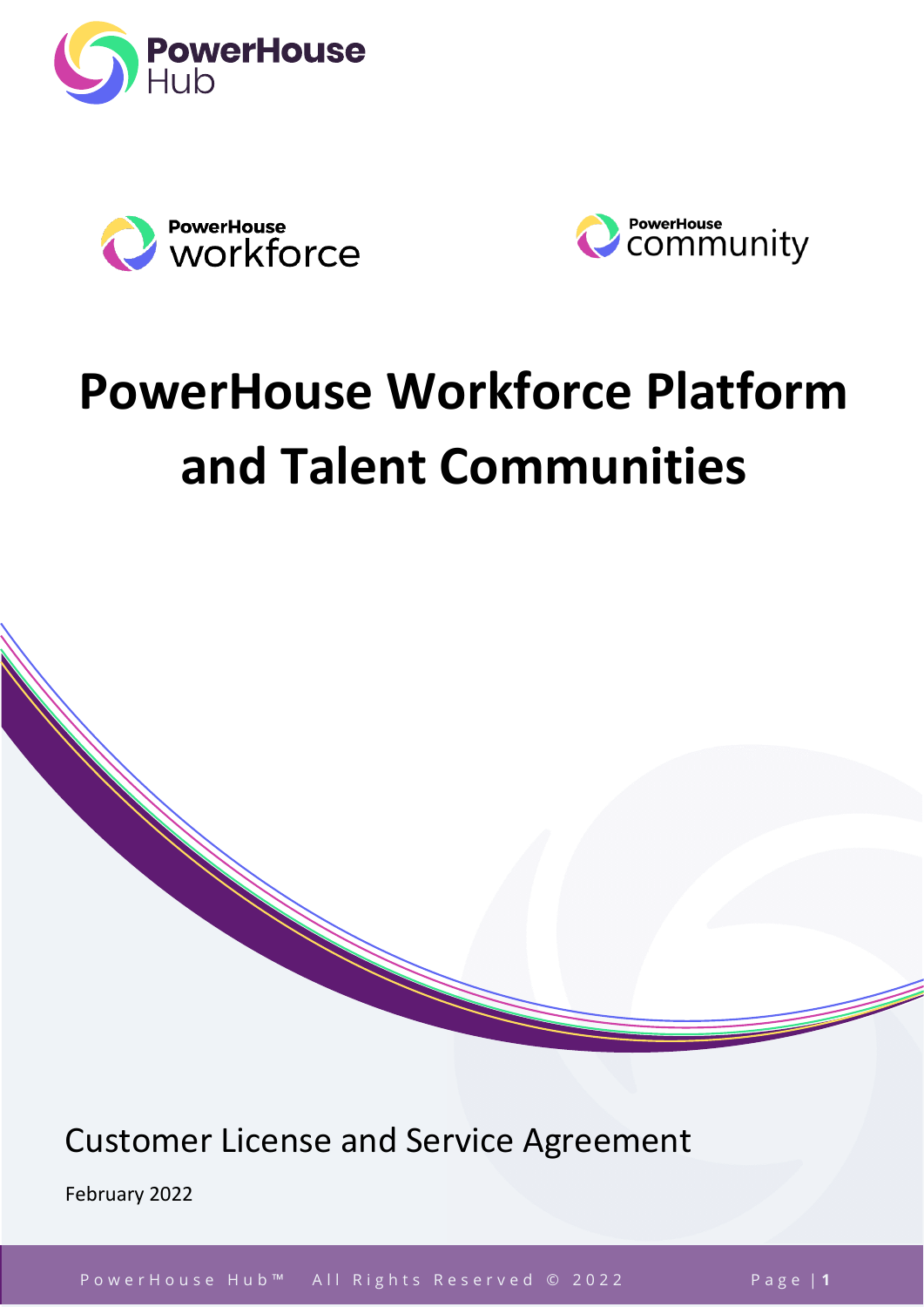

#### **TERMS AND CONDITIONS FOR THE SUPPLY OF THE POWERHOUSE WORKFORCE PLATFORM**

#### **Introduction**

• Mediasphere Holdings Pty Ltd (trading as PowerHouse Hub) ABN: 93 120 008 924, of Suite 30612, Level 6, Southport Central 3 Commercial, 9 Lawson Street, Southport, Queensland 4215, has developed the PowerHouse Workforce software platform which is a software application to pre-screen, onboard and upskill talent on a cloud-based platform.

The PowerHouse Talent Communities platform is provided to Mediasphere under agreement from Hired1st Pty Ltd. (ACN 642 922 441) to be licensed to Mediasphere's End Users. The Talent Communities platform is a software application that manages sourcing and recruitment of talent on a cloud-based platform (hereafter "Mediasphere")

• The Customer wishes to subscribe, from Mediasphere, to a non-exclusive license for the PowerHouse Workforce platform and Talent Communities platform to host, manage and maintain their sourcing, recruitment and upskilling portal in accordance with the Works Agreement (hereafter "Customer").

#### It is agreed

#### **Definitions and interpretation**

Definitions: In this Agreement:

- 1. Agreement means this document, the Works Agreement and any other schedule or annexure to this document.
- 2. Australian Privacy Principles has the meaning set out in the *Privacy Act 1988* (Cth)
- 3. Business Day means a day that is not a Saturday, Sunday or any other day which is a public holiday Brisbane, Australia and the United Kingdom.
- 4. Commencement Date means the date specified in the Works agreement.
- 5. Confidential Information means information relating to:
	- a. the design, specification and content of the Website that is not publicly available.
	- b. information contained on the Customer's computer network systems.
	- c. personnel details, policies, business strategies or any other information or material provided to Mediasphere by the Customer.
	- d. the Development Tools and Templates.
	- e. the terms of this Agreement.
	- f. any proprietary information of either party that is not publicly available; and
	- g. any other information which is stated to be confidential or which, by its nature, should reasonably be considered to be confidential information.
- 6. Customer Content means all text, pictures, sound, graphics, video, embed codes, documents, files, end-user data generated on the Website and other data loaded and stored in the Website database as well all data and information (including Confidential Information) relating to the Customer and any third parties to whom the Customer provides products or services, and to their respective operations, facilities, assets, products, sales and transactions in whatever form whether entered, stored, generated or processed as part of the Services and includes any:
	- a. database in which such data or information is stored.
	- b. documentation or records related to such data or information; and
	- c. products resulting from the use or processing of such data or information.
- 7. Customer Deliverables expressly excludes Mediasphere Tools and Templates and means whether created before or after the date of this Agreement all textual, graphical, audio and other material displayed on the Website which are custom developed by Mediasphere for the Customer.
- 8. Developer Tools and Templates means the software developed prior to the date of this Agreement, or otherwise developed outside of the scope of this Agreement, that is proprietary to Mediasphere or licensed to Mediasphere by third parties.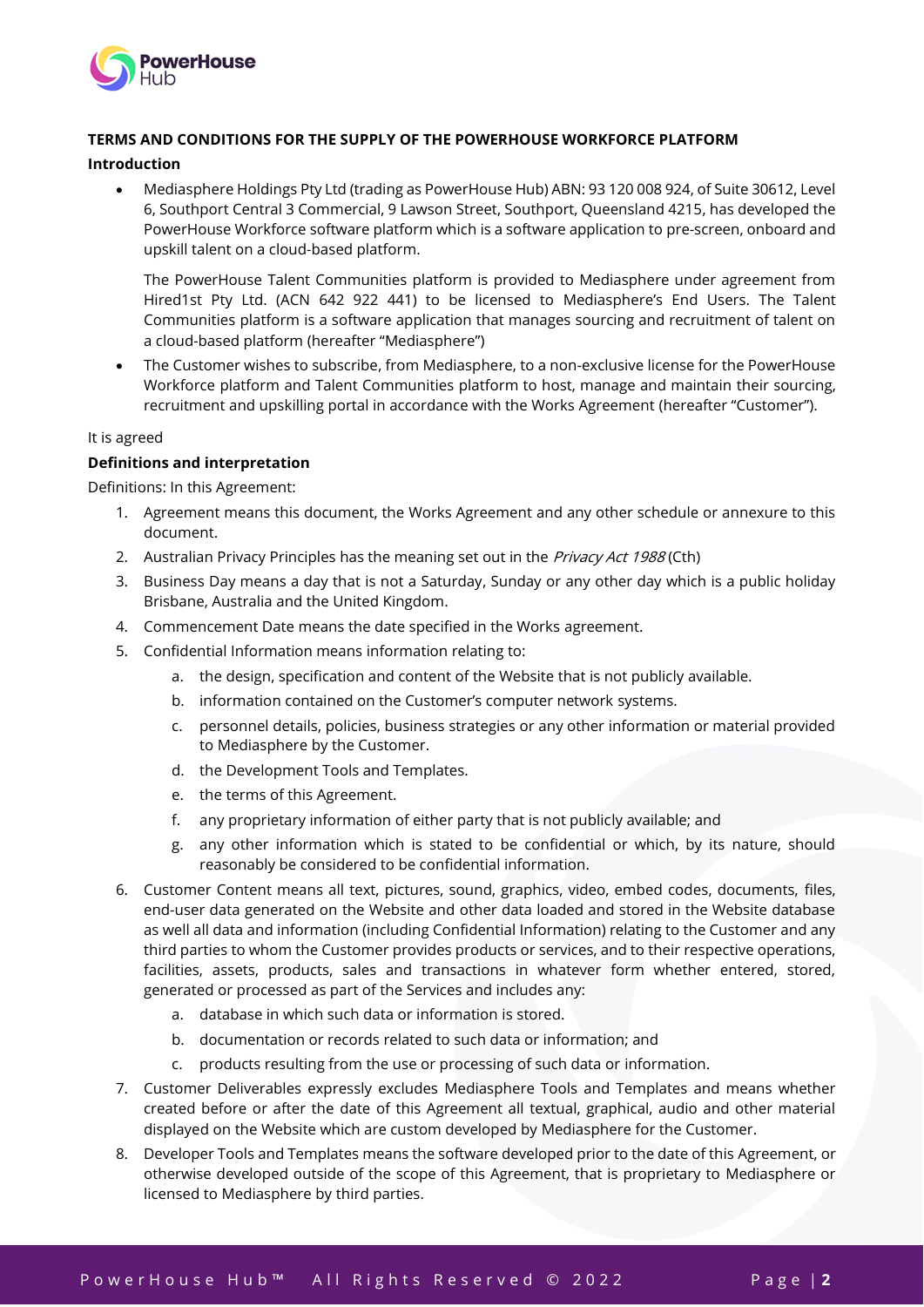

- 9. GST Law means the A New Tax System (Goods and Services Tax) Act 1999 (Cth) and any other law dealing with the imposition or administration of a goods and services tax in Australia.
- 10. Hosting Fee means the annual fee that is payable by the Customer to Mediasphere for the annual hosting of the Website.
- 11. Installation Date means the date or period for installation of Software as set out in the Works.
- 12. Intellectual Property Rights means any and all now known or subsequently known tangible and intangible:
	- a. rights associated with works of authorship, including but not limited to copyrights and moral rights.
	- b. trademark and trade name rights and similar rights.
	- c. trade secret rights.
	- d. patents, designs, algorithms and other industrial property rights.
	- e. all other intellectual and industrial property rights of every kind and nature throughout the universe and however designated (including logos, rental rights and rights to remuneration), whether arising by operation of law, contract, license, or otherwise.
	- f. all registrations, initial applications, renewals, extensions, continuations, divisions or reissues hereof now or hereafter in force; and
	- g. all rights and causes of action for infringement or misappropriation of any of the foregoing.
- 13. Internet means the world-wide connection of computer networks providing for the transmission of electronic mail, on-line information, information retrieval and file transfer protocol.
- 14. Maintenance Services means the supply to the Licensee of Updates and Upgrades.
- 15. Off-peak Times means any time between 5:00pm and 11:59pm or 12:00am and 8:30am Australia time or at any time on a Saturday or Sunday.
- 16. Personal Information means personal information as defined under the Privacy Act 1988 (Cth).
- 17. Privacy Laws means all applicable laws and regulations relating to privacy and the protection of Personal Information, including the Privacy Act 1988 (Cth), the Health Records (Privacy and Access) Act 1997 (ACT), the *Health Records Act 2001* (Vic), the *Health Records and Information Privacy Act 2002* (NSW), the Spam Act 2003 (Cth), and any other requirement under law or industry code relating to the handling of Personal Information.
- 18. Product means one of the software applications called the PowerHouse Talent Platform.
- 19. Release means, in respect of an Update or Upgrade, the release of that Update or Upgrade (as the case may be) to the customers of the Licensor generally] (and "Released" shall be construed accordingly).
- 20. Sensitive Personal Data means sensitive information as defined in the Privacy Act 1988 (Cth) and special category data – Article 9 GDPR.
- 21. Services means services under this contract for the provision of the works or additional services relating to web hosting, the maintenance of the Website and all other services reasonably required to run the website by Mediasphere to the Customer.
- 22. Server System means the hardware and software system owned or licensed by Customer on which the Website resides and that maintains the Website on the World Wide Web and which may change from time to time.
- 23. Site means the hardware system for the hosting of the Server Systems.
- 24. Software means Mediasphere Tools and Templates and any other computer program or programs consisting of a set of instructions or statements in machine readable form, and each and every component thereof to the extent that they are used in relation to the Website or produced under additional services requested by this Agreement.
- 25. Software License means the permission to use the PowerHouse Talent software on a non-exclusive basis and subject to the terms and conditions in this agreement. Access to the License is granted on the payment, in advance, of the annual recurring (or monthly) license fee.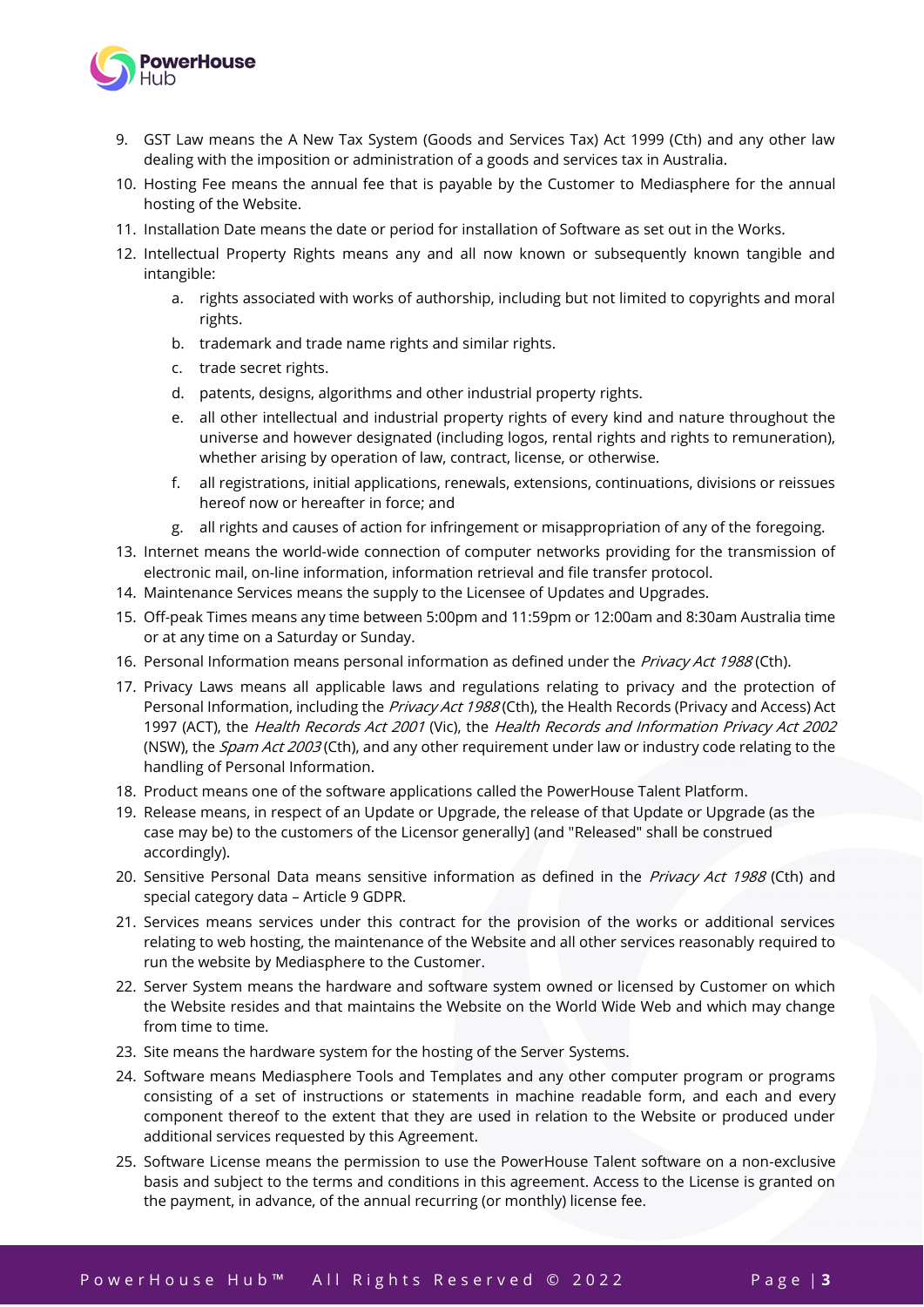

- 26. Specifications means the requirements for the Customer Deliverables.
- 27. Term means a period of one (1) year which can be renewed on an annual license basis if granted by Mediasphere.
- 28. Third Party Materials means any software or other material owned by a company or individual other than Developer or Customer which is employed on the Website and is supplied by Mediasphere.
- 29. Update means a hotfix, patch or minor version update to the Software.
- 30. Upgrade means a major version upgrade of the Software.
- 31. User means one of the following:

a) Active User – a user that can login and access the Customer's version of the platform. A User can be reported on and their data is stored and backed-up in the platform. The user counts towards the commercial license counter and forms part of the Annual License Fee; or

b) Disabled User – a user that cannot login, however their data is still stored in the platform and can be reported on. This user counts towards the commercial license counter; or

c) Deleted User – a user that has been completely removed from the system. No data is stored, no reporting can be done. This user does not count towards the commercial license counter.

- 32. User Account means an access credit that is used by the Customer to allow their users to access their version of the PowerHouse Platform. A User Account is activated by the Customer using a single credit to create a new user on the PowerHouse Platform. The User Accounts are valid for 12 months and cannot be reissued once activated.
- 33. User Account (eCommerce) means an access account that is added to the PowerHouse Platform via an eCommerce transaction to provide the user with access to a course (content), event or webinar through the PowerHouse Platform. The User Account (eCommerce) does not use an access credit, but it added automatically based on an agreed revenue share model. Mediasphere, on the PowerHouse Platform, provides the Customer with eCommerce marketing portals, shopping cart, secure access to agreed third party eCommerce providers to manage the transactions, creation and delivery of payment invoices to the Customer and the creation of a user account with access to the purchased content or activity.
- 34. Website means the PowerHouse Platform which is accessible on the organisation's Internet through the World Wide Web supplied by Developer pursuant to the terms and conditions of this Agreement.
- 35. Website Graphics means the custom graphics and user interfaces developed for the Website by Developer and included in the Customer Deliverables.
- 36. Works Agreement means the agreement for the design and installation of Customer's PowerHouse Workforce and Talent Communities Platform and the terms of this Agreement; and
- 37. World Wide Web means a method of representing and obtaining graphical data and linking data items used by Internet users.

#### **Interpretation** Reference to:

- a. one gender includes the others.
- b. the singular includes the plural, and the plural includes the singular.
- c. a person includes a body corporate.
- d. a party includes the party's executors, administrators, successors and permitted assigns.
- e. a statute, regulation or provision of a statute or regulation (Statutory Provision) includes:
	- a. that Statutory Provision as amended or re-enacted from time to time; and
	- b. a statute, regulation or provision enacted in replacement of that Statutory Provision; and
- f. Money is the Euro  $(\epsilon)$ , unless otherwise stated.
- g. "Including" and similar expressions are not words of limitation.
- h. Where a word or expression is given a particular meaning, other parts of speech and grammatical forms of that word or expression have a corresponding meaning.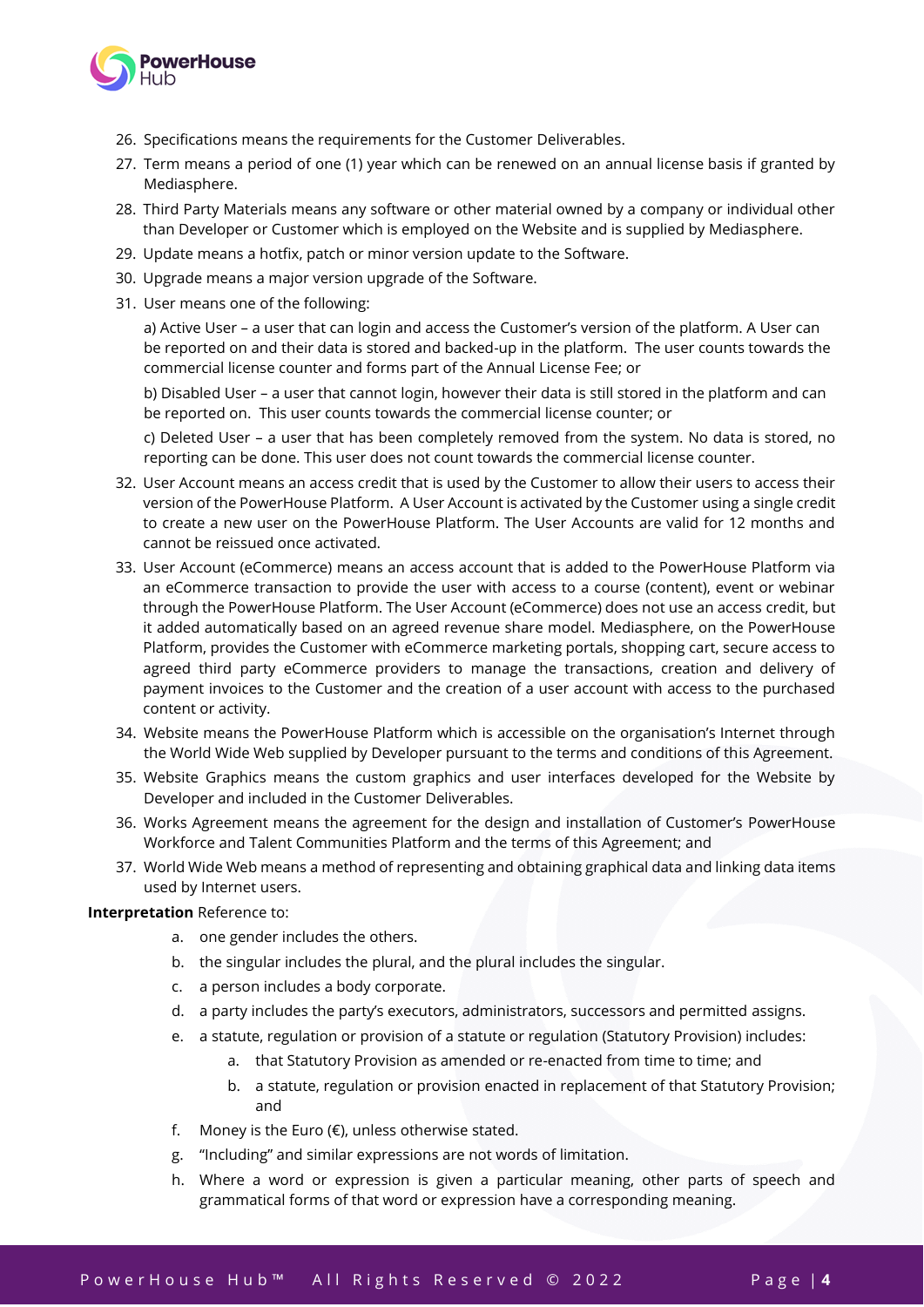

- i. Headings are for convenience only and do not form part of this Agreement or affect its interpretation.
- j. A provision of this Agreement must not be construed to the disadvantage of a party merely because that party was responsible for the preparation of this Agreement or the inclusion of the provision in this Agreement.
- k. If an act must be done on a specified day which is not a Business Day, it must be done on the next Business Day.

#### **1. Term**

i. This Agreement commences and is deemed to have effect on the date that the Works Agreement is executed by the Customer and continues for the Term unless terminated in accordance with the Termination clauses. Unless stated otherwise, the term of the license is 12 months with the option to renew for an additional subsequent 12-month term based on the payment of the annual license fee or the recurring monthly fee.

#### **2. Supply and Installation of the Website**

- i. Mediasphere must install the PowerHouse Platforms and provide the Services upon the terms of this Agreement.
- ii. Mediasphere agrees to provide the PowerHouse Platforms and the Services in accordance with the Works Agreement.
- iii. Mediasphere must develop and install by the Installation Dates the PowerHouse Platforms in a competent, proper, efficient and timely manner in accordance with the Works agreement.
- iv. Mediasphere must supply and install the PowerHouse Platforms to the Site in accordance with the Works agreement and any agreed implementation plan and must do so in such a way as to avoid any reduction of or adverse effect on the then current business of the Customer.

#### **3. Work Agreement and Payment Terms**

- i. Works Agreement
	- o Mediasphere will work in good faith with the Customer to implement a Works Agreement.
	- o The Works Agreement will include all project deliverables and document all fees associated with the project.
	- o The Customer signs the Works Agreement to commence the project and accept the project fees. The Customer signs the Works Agreement to agree with the terms and conditions in this Terms and Conditions for the Supply, Hosting and Management of the PowerHouse Platforms agreement.
	- $\circ$  The Customer agrees to pay Mediasphere on or before the payment date included on the Works Agreement and Customer invoice. In the event of a non-payment or overdue payment, 30 days after the payment date, Mediasphere may deactivate your site. A sitereinstatement fee may apply. A service fee of 10% may be charged to all overdue accounts.
- ii. GST
	- o Terms used in this clause which are defined in the GST Law have the meanings given in that law.
	- o Amounts payable under this Agreement do not include GST unless otherwise stated.
	- $\circ$  If any payment made or other consideration given by a party (Payer) in connection with this Agreement does not include GST and is the consideration for a taxable supply for which the party who makes the supply (Supplier) is liable for GST, the Payer must, at the same time as the consideration is given, pay to the Supplier an additional amount equal to the amount of the consideration multiplied by the rate of GST under the GST Law.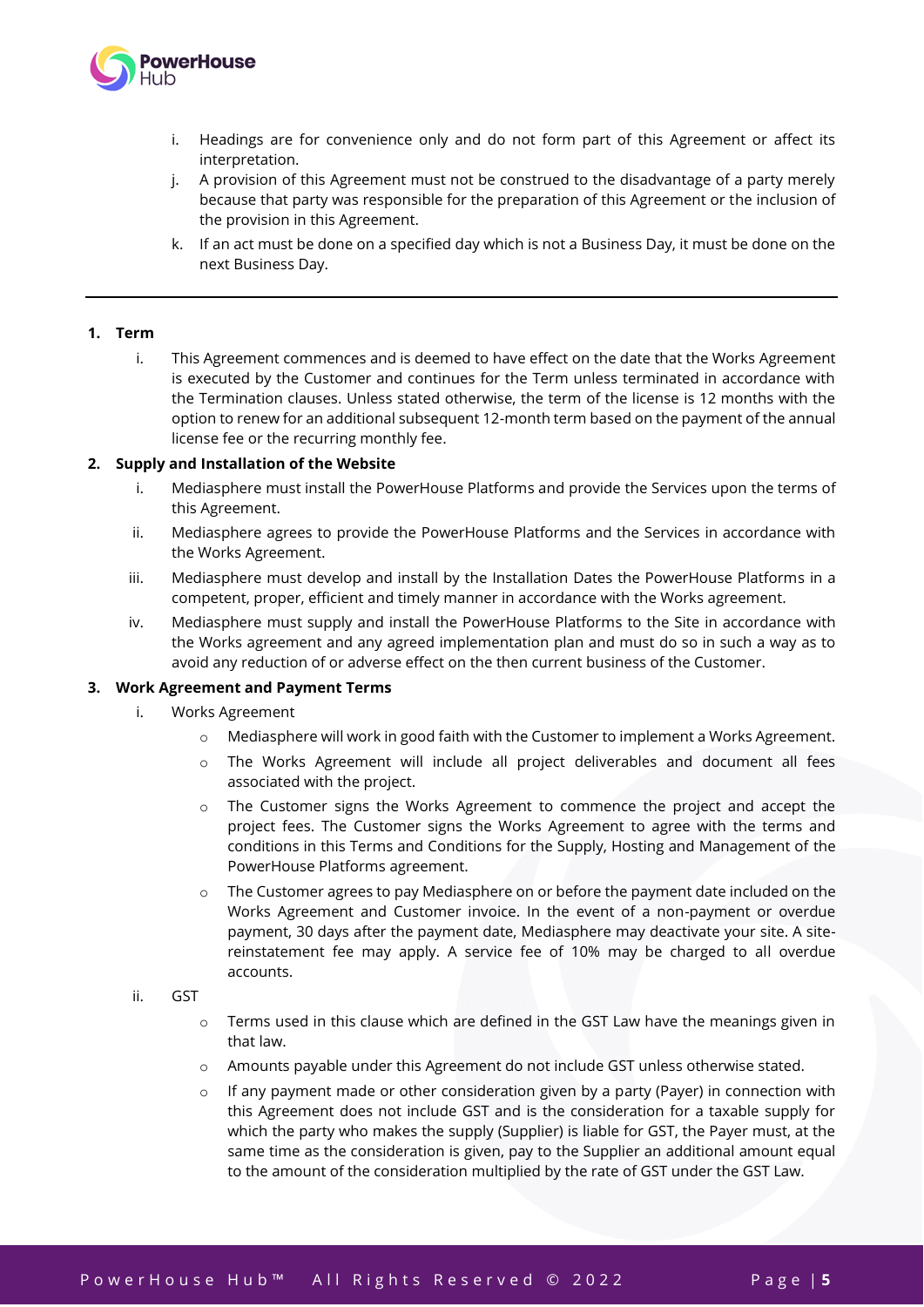

o Any reference in this Agreement to a cost or expense to be reimbursed by one party to another (Payee) includes any GST payable in connection with a taxable supply to which that cost, or expense relates, less the amount of any input tax credit that the Payee or, if the Payee is a member of a GST group, the representative member of the GST group, is entitled to claim.

#### **4. Assignment, licensing and allocation of rights on the Website**

- i. Mediasphere and Customer agree that on the Installation Date the PowerHouse Platforms will consist of:
	- a. Customer Deliverables.
	- b. Developer Tools and Templates; and
	- c. The Terms and Conditions.

#### **5. Ownership of Developer Tools and Templates**

i. Mediasphere and Customer confirm that Mediasphere and Hired1st retains ownership of all rights, title and interest in and to Mediasphere Tools and Templates, including, without limitation, all applicable Intellectual Property Rights to Mediasphere Tools and Templates. Mediasphere retains all right, title and interest in and to all tools and other information and materials used in the creation or development of Mediasphere's Tools and Templates.

#### **6. Developer Tools and Templates License**

- i. Mediasphere grants to the Customer (and its Related Bodies Corporate) a fully paid, non-exclusive licence for the Term, to use, publicly perform, publicly display and digitally perform Mediasphere Tools and Templates solely for the purpose and to the extent necessary to operate the Website.
- ii. The licence granted in this agreement is revocable and is only for the term of this agreement.
- iii. Mediasphere retains the right not to renew the license for an additional Term after the expiry of the original Term if Mediasphere intends to enact its rights under this clause 6 (iii) then Mediasphere shall provide not less than 90 days' notice to the Customer.
- iv. Mediasphere may also terminate the licence granted with 180 days written notice prior to the expiry of the Term where there are reasonable grounds for alleging the Customer is in breach of a provision of this Agreement when the breach relates solely to:
	- a. the failure of the Customer to make a payment under this Agreement; or
	- b. A material breach of Mediasphere's Intellectual Property Rights in Mediasphere Tools and Templates by the Customer or its employees.

#### **7. Customer Content and Customer Deliverables license**

i. The Customer confirms its grant to Mediasphere of a non-exclusive, royalty-free licence for the Term to reproduce, distribute and digitally perform any Customer Content or Customer Deliverables only on or in conjunction with the PowerHouse Platforms, solely for the purpose and to the extent necessary to perform Mediasphere's obligations under this Agreement.

#### **8. Ownership of Customer Content**

i. As between Mediasphere and Customer, any Customer Content stored or delivered on the PowerHouse Platforms under this Agreement or otherwise, and all Intellectual Property Rights therein, at all times remains the property of the Customer or its licensor or Website subscribers. Mediasphere has no rights to such Customer Content, other than the limited right to use such content for the purpose expressly set out in this Agreement.

#### **9. Access to Server Systems**

- i. The Customer agrees to provide Mediasphere with reasonable information and access to its relevant Server Systems (including without limitation, read, write and execute privileges where such privileges relate to the PowerHouse Platforms) to the extent necessary for Mediasphere to perform its obligations under this Agreement.
- ii. When accessing the Server Systems, Mediasphere must comply with any reasonable policies or directions given by the Customer.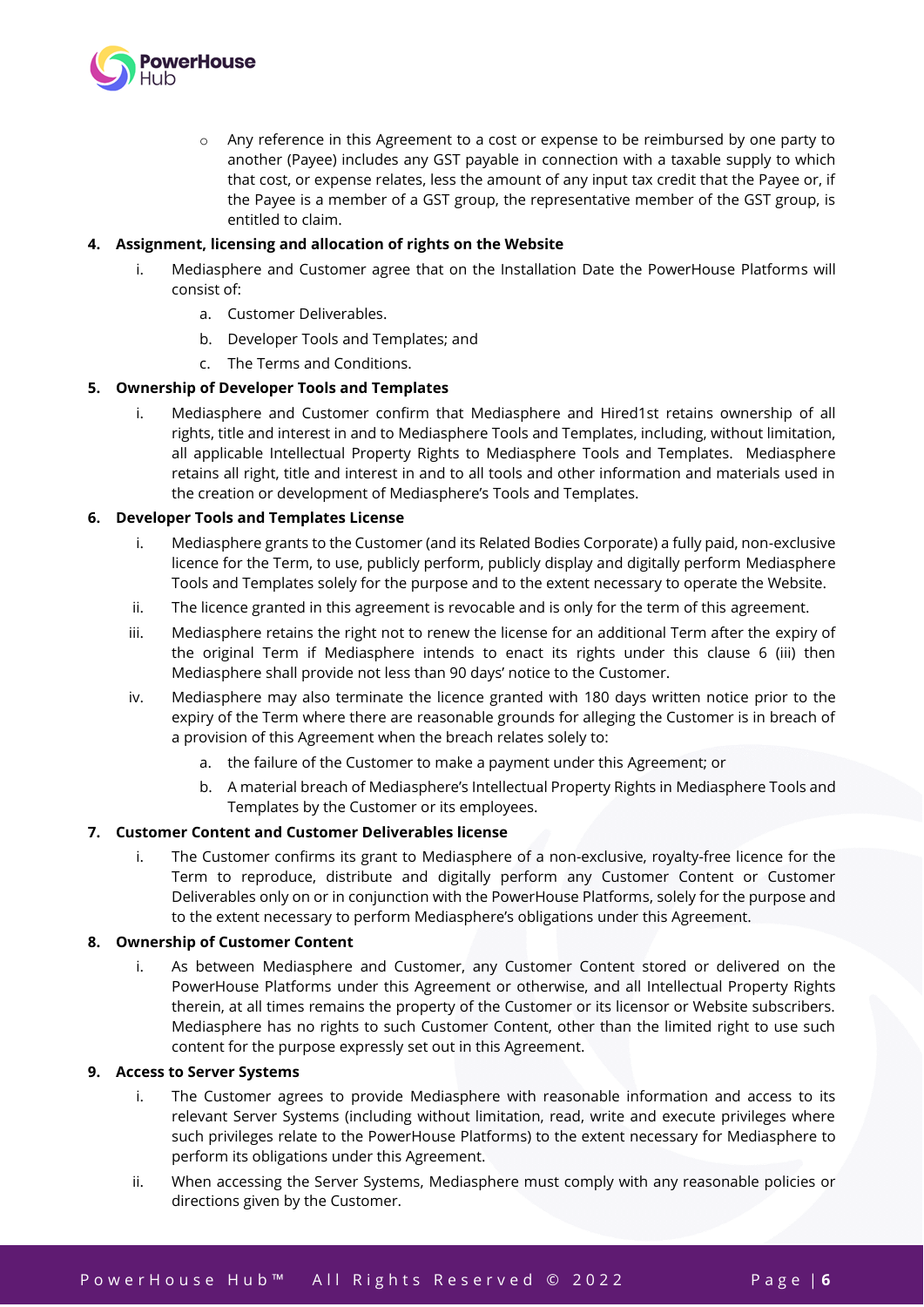

#### **10. Hosting of Customer Content**

- i. Mediasphere will store all Customer Content on servers located on Amazon Web Services (AWS) servers in London for the United Kingdom and northern hemisphere clients and AWS servers in Sydney for Australian and southern hemisphere clients, unless otherwise specified.
- ii. Mediasphere will comply with all relevant data protection legislation.
- iii. Mediasphere will comply with all relevant privacy and data protection legislation.
- iv. Mediasphere will not store, disclose or otherwise permit access to Customer Content to anyone located outside of the countries of operation.

#### **11. Developer's warranties**

- i. Mediasphere warrants that all Software, supplied under this agreement, will upon installation conform in all material respect to the Product specifications and representations for the period of this agreement.
- ii. Mediasphere will take all the reasonable steps to ensure that the software operates in accordance with the Works agreement.

#### **12. Warranties and covenants**

- i. Mediasphere warrants as at the Commencement Date that:
	- a. The Customer Deliverables and Developer's Tools and Templates used in relation to the Website do not infringe the Intellectual Property Rights of any third party.
	- b. No proceedings have been instituted by any third party against Mediasphere or Hired1st for the infringement of that party's Intellectual Property Rights by Mediasphere's and Hired1st's Intellectual Property.
	- c. No proceedings have been instituted by any third party against Mediasphere or Hired1st seeking to challenge the validity of Mediasphere's or Hired1st's Intellectual Property Rights in the Development Tools and Templates.
	- d. The Deliverables will be provided in accordance with this Agreement, including the Works Agreement.
	- e. Any documentation provided as a part of the Deliverables will be adequate to enable a reasonably competent person to operate the PowerHouse Platforms; and
	- f. Mediasphere will only access the Customer Website, or Customer Content, in accordance with this Agreement, support issues, core pushes, security patches and or if required to provide Upgrades.

#### **13. Services**

- i. From the Commencement Date, Mediasphere agrees to perform the Services for the customer in return for the License Fee and any agreed additional fees as set out in the Works Agreement.
- ii. After the project commences, the Customer has the right to request project variations to cover out-of-project-scope changes to the project. Project variations requested by the Customer and not described in the Works Agreement will be managed with a written scope of work, delivery dates and aligned fees that the client can approve or reject. Mediasphere has the right to accept or reject project variations.
- iii. On and from the Commencement Date and until terminated in accordance with its terms, Mediasphere warrants that:
	- a. it will perform all Services in a professional manner, using appropriately qualified and trained personnel and in accordance with prevailing industry standards.
	- b. Performance of the Services by Mediasphere does not violate the terms of any other agreement between Mediasphere and a third party.

#### **14. Upgrades**

i. Mediasphere shall keep the Customer reasonably informed during the Term of its plans for the release of Upgrades; however, except to the extent that the parties agree otherwise in writing, the Licensor shall have no obligation to release Upgrades with features requested by the Customer or to take into account the opinions of the Customer in relation to plans for the release of Upgrades.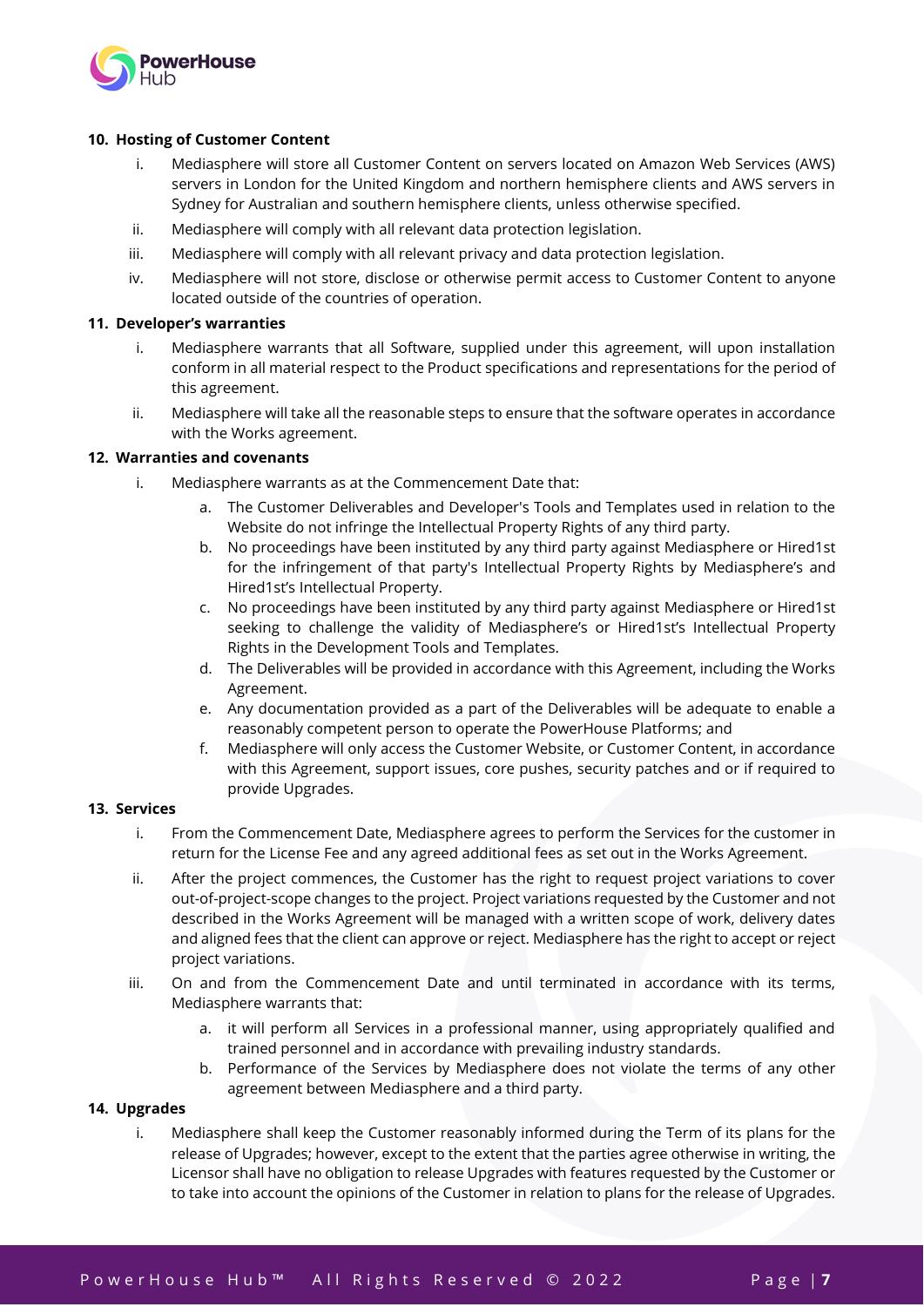

- ii. Mediasphere may produce Upgrades during the Term and shall make such Upgrades available to the Customer.
- iii. Mediasphere shall give to the Customer at least 30 Business Days' prior written notice of [the Release of an Upgrade.
- iv. Mediasphere may apply each Upgrade to the Software within the period of 90 Business Days following Release.
- v. Mediasphere reserves to right to charge a cost recovery fee for the migration of the Customer's content and database to the updated version of the Product. Mediasphere will provide the Customer with the scheduled Upgrade fee in writing at least 30 Business Days before the Upgrade.

#### **15. Customer warranties**

Customer warrants that:

- i. It has full power, right and authority to enter into this Agreement and the Customer is not subject to any obligations that would prevent or otherwise restrict the Customer from performing its obligations under this Agreement.
- ii. The Customer Content does not infringe the Intellectual Property Rights of any person.
- iii. The Customer Content is not obscene, offensive, upsetting, or defamatory; and
- iv. The use of the Customer Content by Mediasphere in connection the performance of its obligations under this Agreement is not illegal, fraudulent or of a defamatory nature.

#### **16. Indemnities**

- i. Each party fully indemnifies the other against any loss, costs, expenses, demands or liability, in respect of third-party claims arising out of a breach of any warranty expressly given under this Agreement.
- ii. Mediasphere agrees to indemnify and keep indemnified the Customer to the maximum extent permitted by law against and in respect of all actions, proceedings, claims, demands and liabilities arising in any way that may be brought or incurred or suffered by the Customer as a result of:
	- a. a breach of this Agreement; or
	- b. a breach of intellectual property rights, privacy, confidentiality or data breach obligations.
- iii. Without limiting the obligations of Mediasphere under this clause, if a determination is made by any independent tribunal of fact or law or if it is agreed between the parties to the dispute that an infringement of Intellectual Property Rights has occurred, Mediasphere must at its sole expense:
	- a. replace or modify the infringing product in a manner acceptable to the Customer such that the quality, performance or usefulness of the Website is not degraded and so that the infringement ceases; or
	- b. Procure for the Customer the right to possess and continue to use the whole or the relevant part of the Website or what was required under the Works Agreement.
- iv. The indemnities contained in this Agreement continue notwithstanding the expiry or termination of this Agreement.

#### <span id="page-7-0"></span>**17. Privacy and Data Protection**

- i. Mediasphere undertakes to comply with:
	- a. all Privacy Laws, including the Australian Privacy Principles (whether or not Mediasphere is otherwise bound by the Australian Privacy Principles); and
	- b. all reasonable directions of the Customer regarding the management of Personal Information, in the performance of its obligations under this Agreement.
- ii. With respect to the rights and obligations under this written arrangement, the Customer and Developer (the Parties) acknowledge that they jointly process Personal Data as set out in Schedule 1 to perform their obligations governed by this Agreement in respect of their respective roles, and the relationship between the Customer and Developer is one of joint controllers.
- iii. The Parties shall comply at all times with and assist each other in complying with their respective responsibilities for compliance with the obligations of all Data Protection Laws in connection with the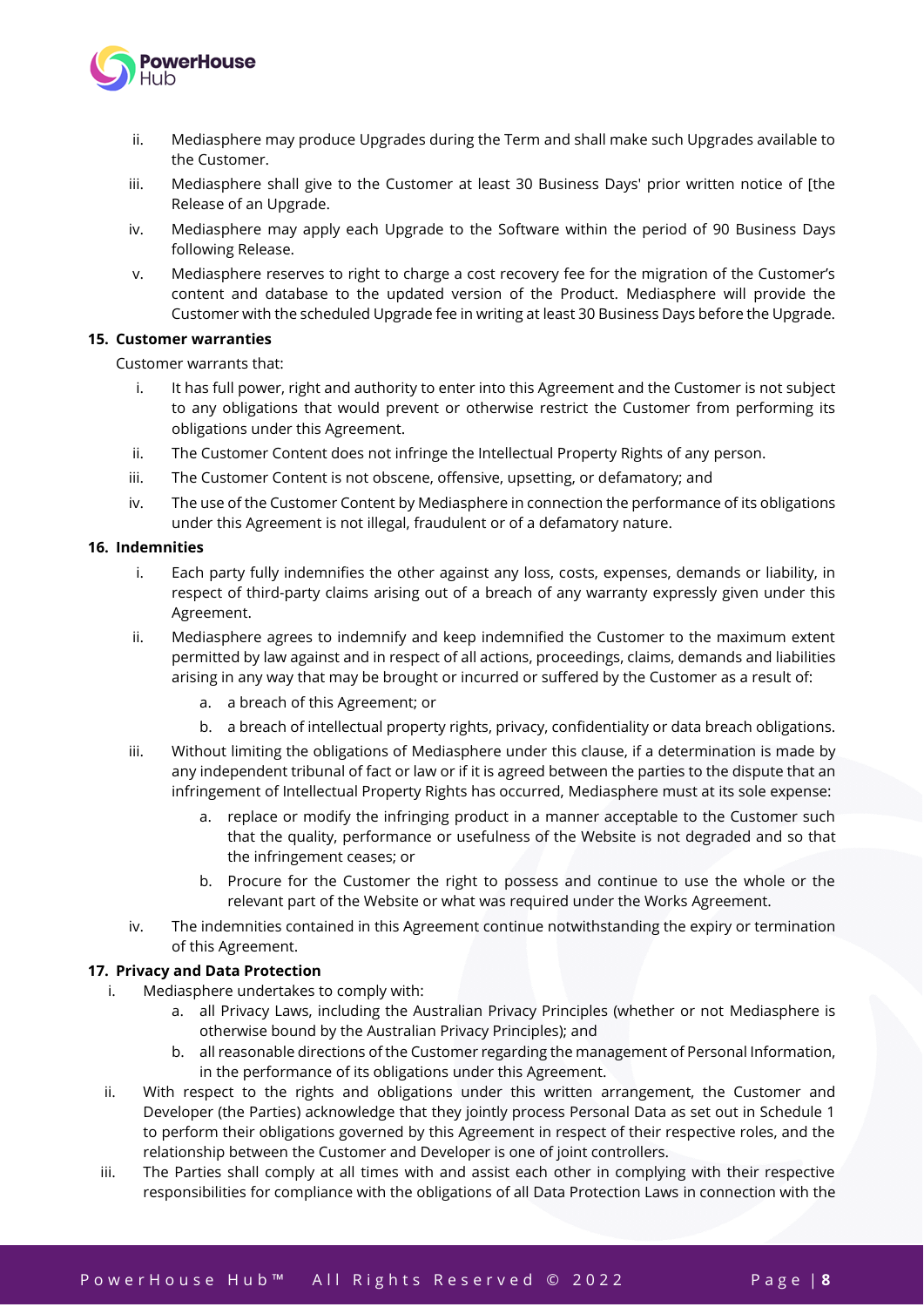

processing of Personal Data only as set out in Schedule 1 as updated in writing between the Parties from time to time, unless required to process the Personal Data for any other purpose by applicable Law in which case, where legally permitted, the Customer or Developer must inform the other of this legal requirement before processing.

- i. Each Party agrees to their respective responsibilities and duties regarding processing as set out in Schedule 1 including to:
	- a. comply with data protection by design and data protection by default obligations under Data Protection Law, including, where required, legitimate interest assessments and data protection impact assessments and associated consultation with data subjects, other Parties involved with the processing and any applicable supervisory authority, to ensure appropriate technical and organisational measures, including appropriate data protection governance and audit compliance, are implemented to safeguard the rights and freedoms of data subjects;
	- b. observe the principles of Data Protection Law, including not retaining any of Personal Data for longer than is necessary to perform its obligations under this Agreement and upon the other Party's reasonable request, securely destroy (unless applicable Laws require continued storage of Personal Data) or return such Personal Data.
	- c. only transfer any Personal Data outside of the European Economic Area (the "EEA") relying on Adequacy Decisions by the EU Commission or on appropriate standard contractual clauses ("Standard Contractual Clauses") between the Parties. In the event that the Adequacy Decision granted in respect of the Standard Contractual Clauses is invalidated or suspended, or any supervisory authority requires transfers of personal information pursuant to such Standard Contractual Clauses to be suspended, then the Parties may require to:
		- i. cease data transfers forthwith, and implement an alternative adequacy mechanism (as agreed in writing by the Parties); or
		- ii. return all Personal Data previously transferred and ensure that a senior officer or director of the Customer or Developer certifies to the other that this has been done.
	- d. monitor for, investigate and manage any actual or suspected personal data breach regarding processing activities undertaken by them, to inform the other Party of such personal data breaches without undue delay, and the other Party's sole and exclusive remedy shall be for the first Party to use reasonable commercial endeavours to resolve the personal data breach.
	- e. comply with and provide information notices to data subjects regarding processing activities undertaken by them, including personal data breaches.
	- f. notify any applicable law enforcement authority (including any applicable supervisory authority) regarding personal data breaches where required relating to processing activities undertaken by them.
	- g. fulfil any data subject rights request pertaining to their Personal Data or assist the other Party in doing so – such requests to be passed to the other Party within two working days in order to fulfil that request.
	- h. notify the other Party without undue delay in writing if it receives from any applicable law enforcement authorities (including any applicable regulators) where permitted to do so:
		- i. any communication seeking to exercise rights conferred on the data subject by Data Protection Law.
		- ii. any complaint or any claim for compensation arising from or relating to the processing of Personal Data as set out in Schedule 1; or
		- iii. any communication from any applicable law enforcement authorities (including any applicable regulators).
	- i. provide such information and such assistance to the other Party as they may reasonably require, and within the timescales reasonably specified by the Parties, to allow the other Party to comply with their data protection by design and data protection by default obligations under Data Protection Law, including, where required, consultation regarding legitimate interest assessments and data protection impact assessments, to ensure appropriate technical and organisational measures, including appropriate data protection governance and audit compliance, are implemented to safeguard the rights and freedoms of data subjects, including such full and prompt information and assistance to the other Party and any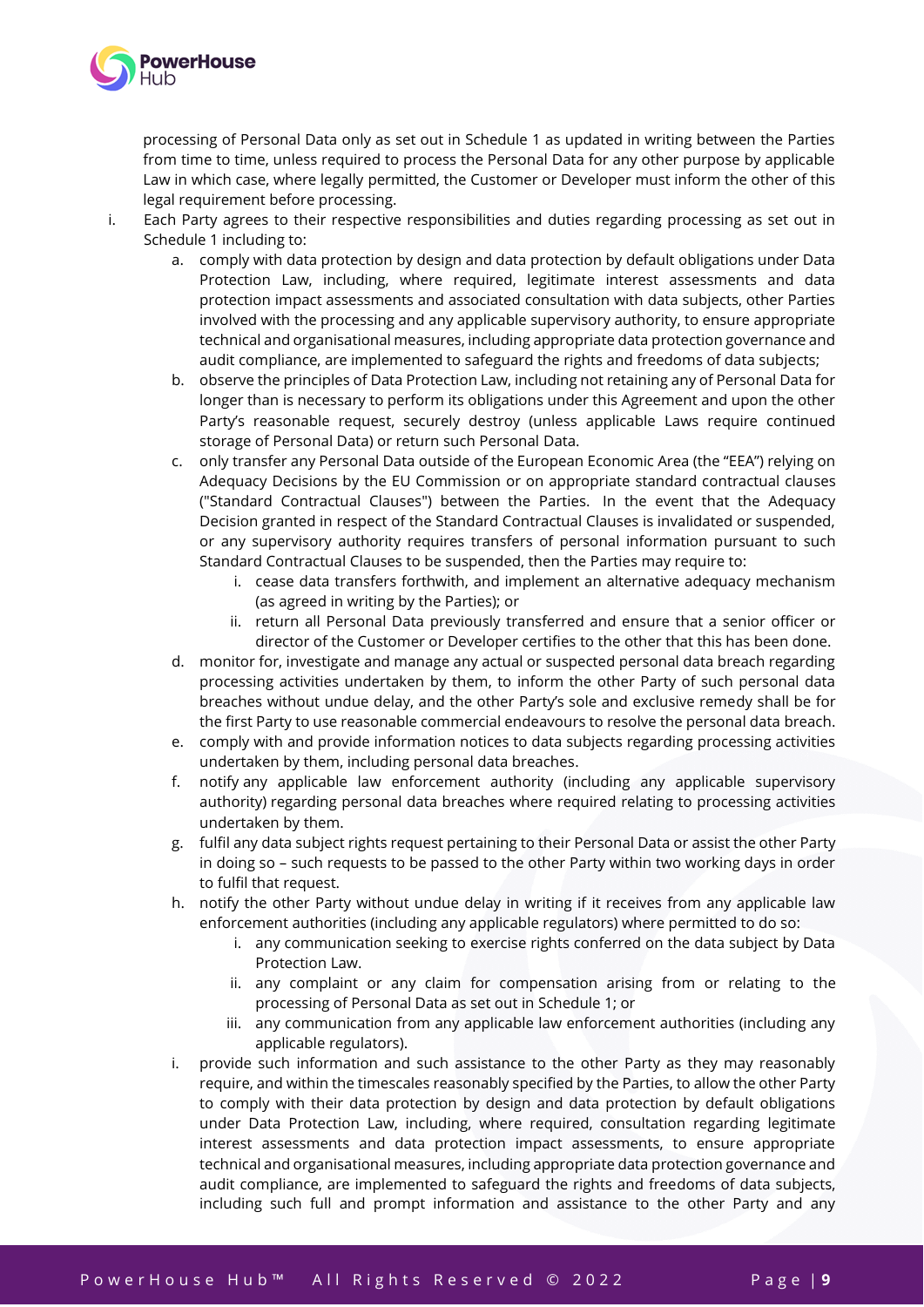

applicable law enforcement authorities (including any applicable regulators) in relation to a personal data breach.

- ii. Each Party shall designate a contact point for data subjects.
- iii. The Parties agree that they shall at no additional cost, keep or cause to be kept such information as is necessary to demonstrate compliance with their respective obligations under this clause (Data Protection} regarding the joint processing of Personal Data as set out in [Annex / Schedule / Appendix X] carried out by the Parties in writing and in electronic form, and shall, upon reasonable notice, make available to the other Party or grant to the other Party and its auditors and agents, and any applicable law enforcement authority (including any applicable supervisory authority), a right of access to, and to take copies of, any information or records kept by the other Party pursuant to this clause (Data Protection) – this information to contain no less than:
	- a. their name and contact details, including those of its Companies, and, where applicable, of their representative, and their data protection officer.
	- b. the details regarding their respective processing set out in Schedule 1.
	- c. a general description of the appropriate technical and organisational measures to protect Personal Data against accidental or unlawful processing, loss, destruction, damage, alteration, or unauthorised disclosure or access, including so as to allow the Parties to comply with their obligations under Data Protection Law – in particular:

to safeguard against the specific offences:

- i. for a person knowingly or recklessly to re-identify Personal Data that is de-identified Personal Data without the consent of the controller responsible for de-identifying the personal data.
- ii. to alter, deface, block, erase, destroy or conceal Personal Data with the intention of preventing disclosure of all or part of the Personal Data that the person making the request would have been entitled to receive.
- iii. where transferring Personal Data to a third country or an international organisation, the identification of that third country or international organisation and, in the case of ex-EEA transfers without adequacy, binding corporate rules, code of conduct, data protection seals, or standard contractual clauses, the documentation of appropriate safeguards such as:
	- 1. explicit consent from affected data subjects, or
	- 2. evidence that the transfer is required for the performance or conclusion of the performance of a contract with said data subjects.
- iv. ensure that any staff or personnel (including contractors) authorised to process Personal Data shall be subject to a binding duty of confidentiality in respect of such data.
- iv. The Parties agree to notify each other immediately if, in the opinion of the other Party, the written arrangement for the processing of Personal Data given by the Customer or Developer violates any provision of Data Protection Law.
- v. Neither Party must not perform their obligations under this Agreement in such a way as to cause the other Party to violate any of their obligations under Data Protection Law.
- vi. Whereas neither Party shall be responsible for accidental or unlawful destruction, loss, alteration, unauthorised disclosure of, or access to personal data transmitted, stored or otherwise processed, by the other party, both parties shall be liable where the data subject may exercise his or her rights under Data Protection Laws.
- vii. For the purposes of this clause (Data Protection), "controller", "joint controller", "processor", "data subject", "personal data", "processing", "personal data breach" and "appropriate technical and organisational measures" will be interpreted in accordance with Data Protection Law.
- viii. Without limiting its obligations under clause [17i](#page-7-0), Mediasphere must:
	- a. use the Personal Information only as necessary to fulfil its obligations under this Agreement.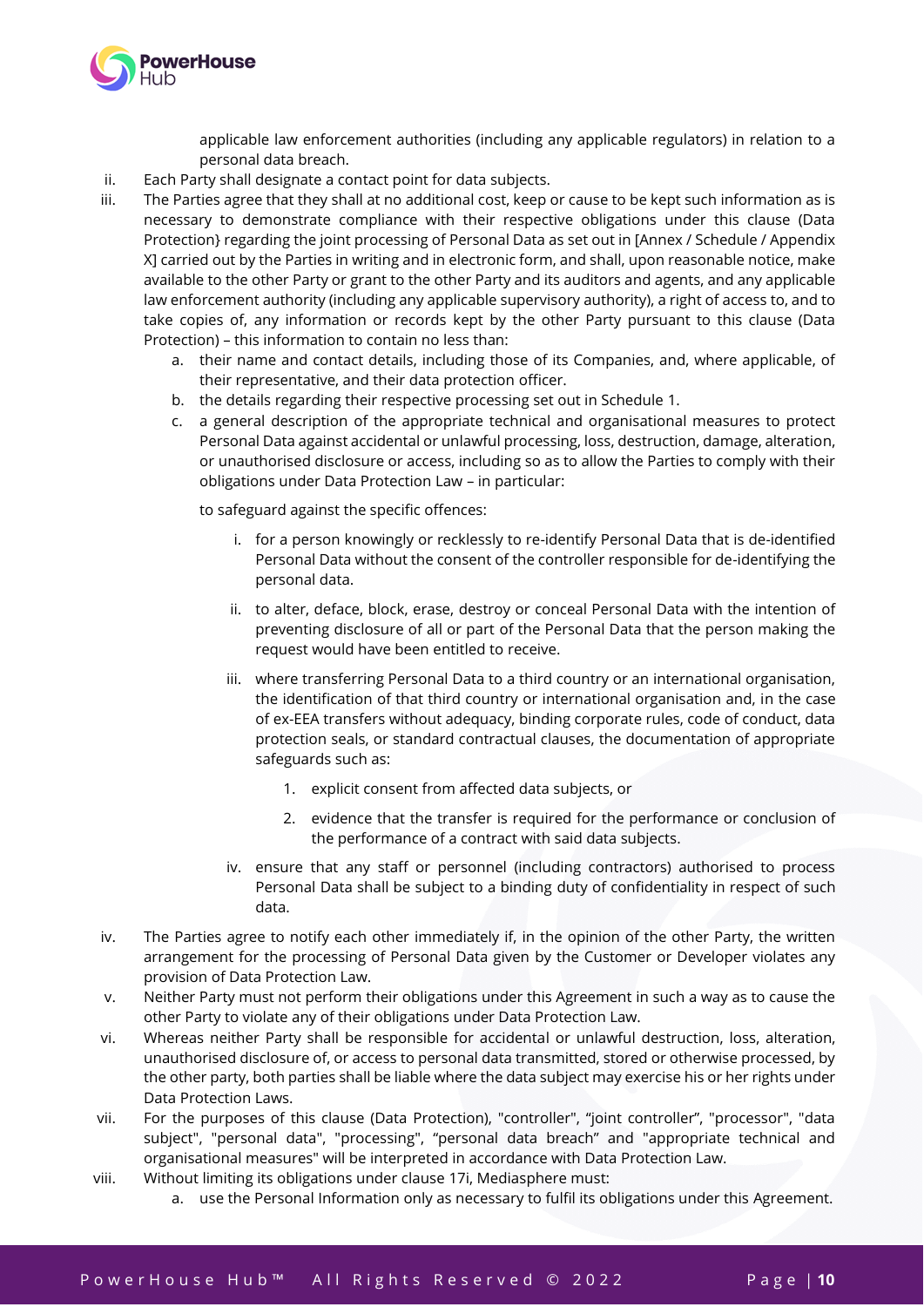

- b. only collect, access, use, store, disclose or otherwise deal with Personal Information as directed by the Customer.
- c. not disclose Personal Information except:
	- i. to its personnel to the extent necessary for fulfilling Mediasphere's obligations under this Agreement.
	- ii. as required by law, subject to Mediasphere giving notice to the Customer promptly if it becomes aware that such a disclosure may be required; or
	- iii. with the prior written consent of the Customer.
- d. Take reasonable steps to ensure that any person to whom Personal Information is disclosed under this Agreement does not do or omit to do anything as bound by the Australian Privacy Principles.
- e. obtain written agreement to comply with the Australian Privacy Principles and provisions having the same effect as this clause from all subcontractors to whom Personal Information is disclosed.
- f. not do any act, engage in any practice, or omit to do any act or engage in any practice that would cause the Supplier to breach an Australian Privacy Principle.
- g. not disclose, enable access, transfer or transmit any Personal Information to a place or person (including itself) outside Australia without the Customer's prior written consent.
- h. take all reasonable steps to ensure that the Personal Information is protected against misuse, interference and loss, and from unauthorised access, modification or disclosure, including undertaking any personnel training as may be required.
- i. notify the Customer immediately if Mediasphere becomes aware of or suspects any breach, or becomes aware of an alleged breach, of Mediasphere's obligations under this clause and comply with any reasonable direction from the Customer with respect to remedying that breach; and
- j. take such steps as are reasonable in the circumstances to ensure that the Personal Information it:
	- i. collects in providing the Services is accurate, up-to-date, and complete; and
	- ii. uses or discloses in providing the Services is accurate, up-to-date, complete and relevant having regard to the nature of the Services.
- ix. The Parties shall comply at all times with and assist each other in complying with their respective responsibilities for compliance with the obligations of all Privacy Laws in connection with the processing of Personal Information as set out in Schedule 1 as updated in writing between the Parties from time to time, unless required to process the Personal Information for any other purpose by applicable law in which case, where legally permitted, the Customer or Developer must inform the other of this legal requirement before processing.
- x. The Parties agree not to perform their obligations under this Agreement in such a way as to cause the other Party to violate any of their obligations under any Privacy Laws.
- xi. Mediasphere must establish and maintain a data security environment with safeguards against unauthorised access to, and loss or alteration of any Customer Content in the possession or control of Developer that:
	- a. are consistent with International Standard AS/NZS ISO/IEC 27001 (available from the Australian Standards website, www.standards.org.au):
- xii. Mediasphere must inform the Customer as soon as it becomes aware or suspects that:
	- a. there has been unauthorised access to or disclosure of any Customer Content; or
	- b. Customer Content has been lost or destroyed or become damaged, corrupted, or unusable.
- xiii. To the extent permitted by law and subject to the other provisions of this clause [17,](#page-7-0) Mediasphere must allow the Customer to deal exclusively with any third party (including any government agency) in relation to any disclosure to any third party (including any government agency) of the existence or circumstances surrounding any Data Breach or Loss of Data.
- xiv. If there is a loss of data then Mediasphere will promptly restore all Customer Content at its own expense except to the extent the loss of data is caused or contributed to by the Customer, in which case the restoration of the Customer Content will be at the cost of the Customer to the extent so caused or contributed.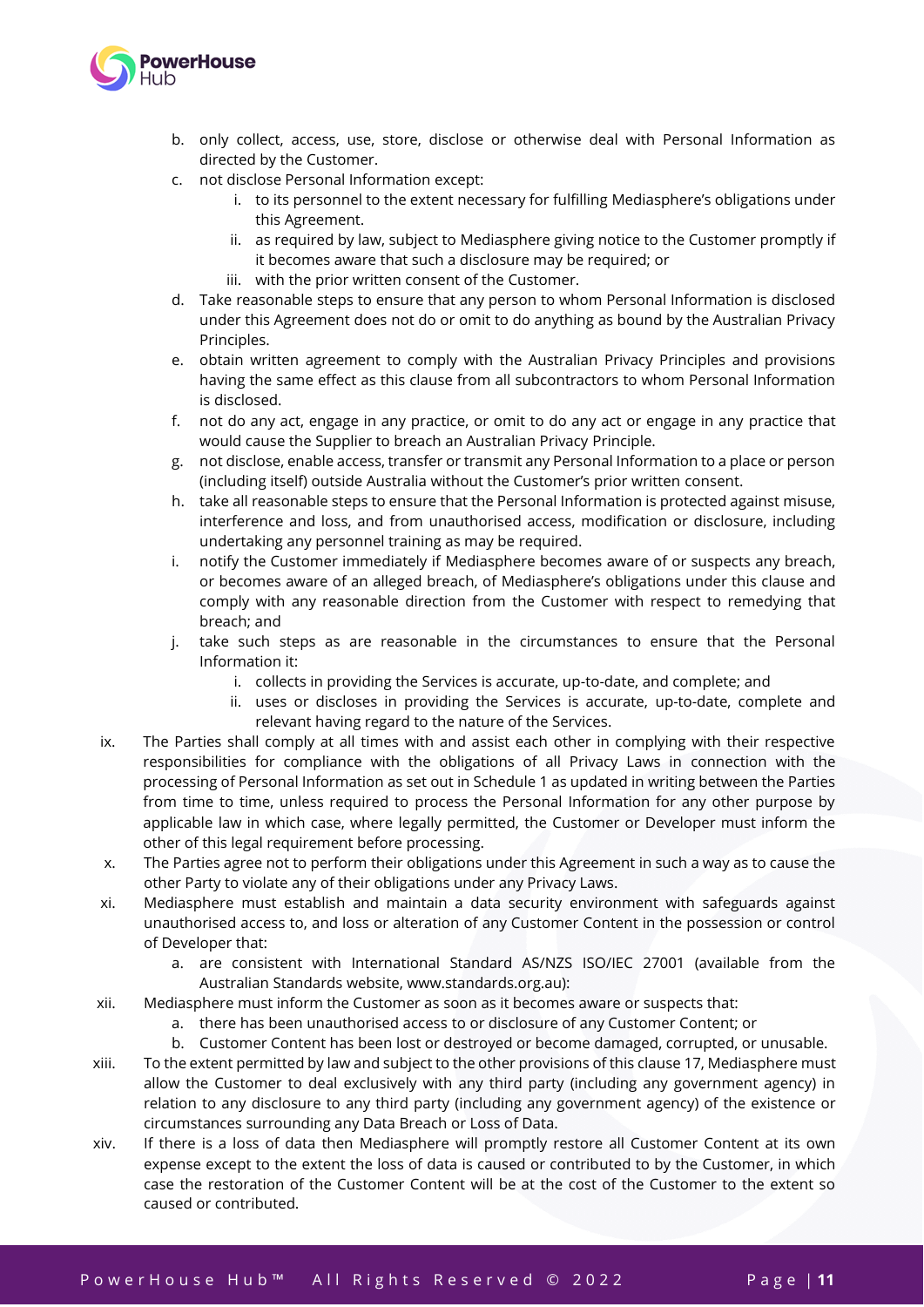

#### **18. Independent Contractors**

i. Mediasphere and Customer are each independent contractor, and no agency, partnership, joint venture or employee-employer relationship is intended or created by this Agreement. Neither party has the power to obligate or bind the other party. Personnel supplied by Mediasphere must work exclusively for Mediasphere and must not, for any purpose, be considered employees or agents of the Customer and vice versa.

#### **19. Confidentiality**

- i. A party must not, without the prior written approval of the other party, disclose the other party's Confidential Information.
- ii. A party is not in breach of this clause in circumstances where:
	- a. it is legally compelled to disclose the other party's Confidential Information.
	- b. the information disclosed is generally available to the public (other than as a result of the wrongful disclosure by such party).
	- c. such party obtained the Confidential Information from a third party without breach by that third party of any obligation of confidence concerning the Confidential Information; or
	- d. The Confidential Information was already in such party's possession (as evidenced by written records) when provided by or on behalf of the other party.
- iii. Each party must take all reasonable steps to ensure that its employees and agents, and any subcontractors engaged for the purposes of this Agreement, do not make public or disclose the other party's Confidential Information.
- iv. The Customer may at any time require Mediasphere to arrange for its employees, agents or subcontractors engaged in the performance of this Agreement to execute a suitable confidentiality deed and if requested Mediasphere must arrange for the deed to be executed within the time frame reasonably required by the Customer.
- v. Each party must on demand or on the expiration or termination of this Agreement, destroy or return to the other party (as directed by that party) any documents supplied to that party in connection with this Agreement.
- vi. Despite any other provision of this clause, each party may disclose the terms of this Agreement (other than Confidential Information of a technical nature) to its related companies, solicitors, auditors, insurers or accountants, but must ensure that every person to whom that disclosure is made uses that information solely for the purposes of advising or reporting to that party.

#### **20. Termination**

- i. Without prejudice to any other rights either party may have under this Agreement or at law or in equity, either party may terminate this Agreement with immediate effect, in whole or in part, upon:
	- a. the other party becoming subject to any form of insolvency administration (whether voluntary or otherwise).
	- b. the other party being in breach, including multiple small breaches, of any clause of this Agreement and such breach not being remedied with 30 days of written notice by the party of that breach: or
	- c. a party purporting to or proposing to assign this Agreement or its rights or interests in any relevant Intellectual Property, without the other party's prior written consent.
- ii. Either party may terminate this Agreement for convenience with 180 days of written notice to the other party at any time.
- iii. Mediasphere reserves the right to discontinue a Product or version of a Product at any time. In this event, Mediasphere will announce an End-of-Life date on the Product website and provide email communication to the Customer. The End-of-Life date will apply 12 months after the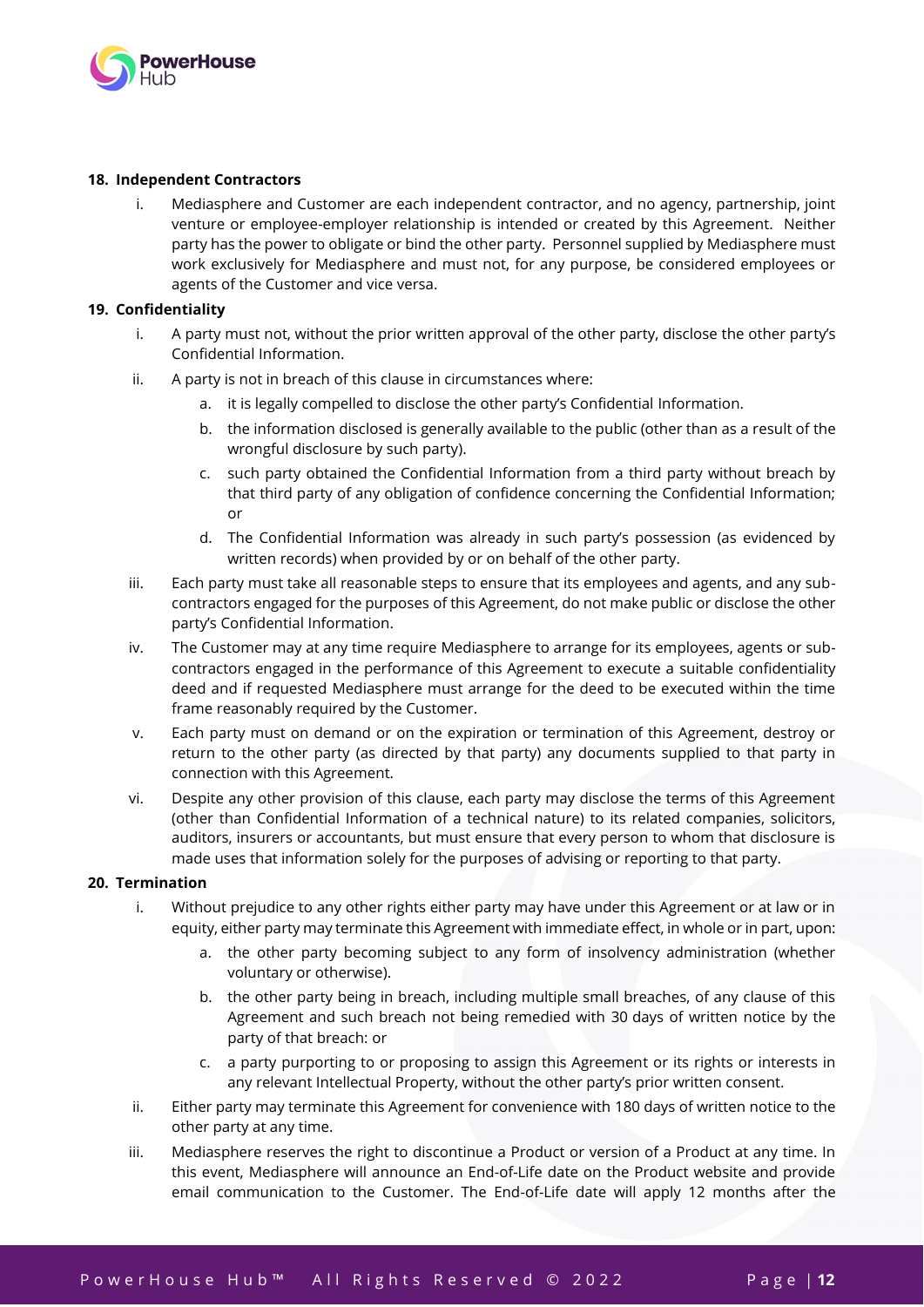

announcement date. The Customer will provide bug fixes, maintenance releases, work arounds, or patches for critical bugs during the 12-month period. At the end of the period End-of-Support will apply and Customers will be required to upgrade to the supported version of the software or terminate the agreement. When the End-of-Life applies to a critical security issue, upgrades dates may be reduced to protect Customer data.

- iv. Upon termination of this Agreement:
	- a. the Customer agrees to use all reasonable endeavours to assist the transfer of Mediasphere Tools and Templates to Mediasphere.
	- b. Any transfer or migration that occurs under this clause must be carried out at the Customers expense; and
	- c. The Customer agrees to use existing platform functions to extract any data required for their records or auditing purposes i.e., Export user functionality and the Reporting modules. If any custom exports are required these will incur a fee for service determined by Powerhouse Hub.

#### **21. Further assurance**

i. Each party must promptly at its own cost do all things (including executing all documents) necessary or desirable to give full effect to this Agreement.

#### **22. Severability**

i. If anything in this Agreement is unenforceable, illegal or void then it is severed, and the rest of this Agreement remains in force.

#### **23. Variation**

i. An amendment or variation to this Agreement is not effective unless it is in writing and signed by the parties.

#### **24. Assignment**

- ii. Mediasphere may not assign or novate its rights and obligations under this Agreement without the prior written consent of the Customer.
- iii. The Customer may assign or novate its rights and obligations under this Agreement without Mediasphere's consent.

#### **25. Waiver**

- i. A party's failure or delay to exercise a power or right does not operate as a waiver of that power or right.
- ii. The exercise of a power or right does not preclude either its exercise in the future or the exercise of any other power or right.
- iii. A waiver is not effective unless it is in writing.
- iv. Waiver of a power or right is effective only in respect of the specific instance to which it relates and for the specific purpose for which it is given.

#### **26. Costs and disbursements**

- i. Each party must pay its own costs and outlays connected with the negotiation, preparation and execution of this Agreement.
- ii. The Customer as the purchaser of goods and services pursuant to this Agreement, must pay all stamp duty and other government imposts payable in connection with this Agreement and all other documents and matters referred to in this Agreement when due or earlier if requested in writing by Mediasphere.

#### **27. Notices**

- i. A notice or other communication connected with this Agreement (**Notice**) has no legal effect unless it is in writing.
- ii. In addition to any other method of service provided by law, the Notice may be: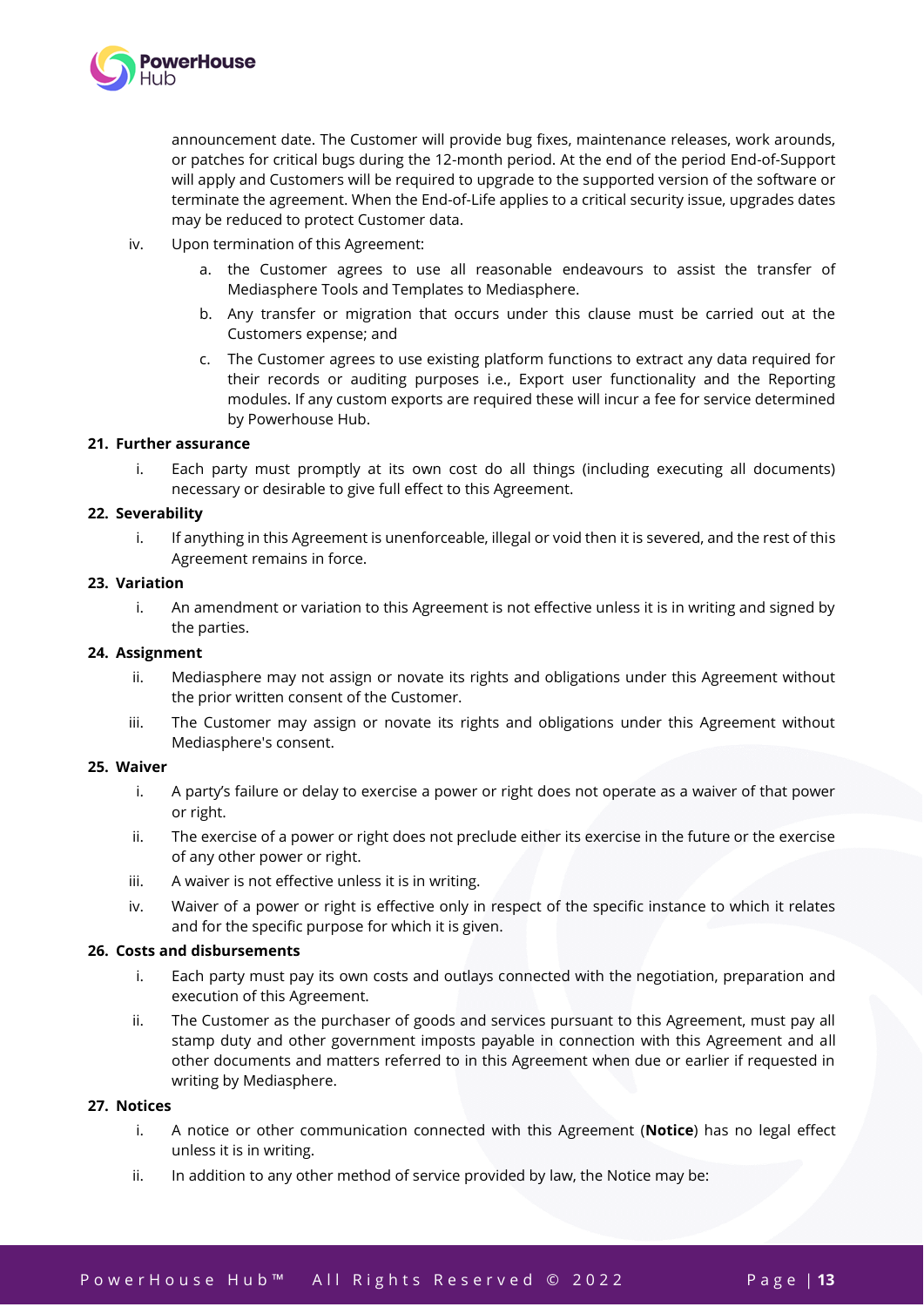

- a. sent by prepaid post to the address of the addressee set out in this Agreement or subsequently notified.
- b. sent by email of the addressee sent by electronic mail to the electronic mail address of the addressee; or
- c. delivered at the address of the addressee set out in this Agreement or subsequently notified.
- iii. A Notice must be treated as given and received:
	- a. if sent by post, on the 2nd Business Day (at the address to which it is posted) after posting.
	- b. if sent by email before 5 p.m. on a Business Day at the place of receipt, on the day it is sent and otherwise on the next Business Day at the place of receipt; or
- iv. If otherwise delivered before 5 p.m. on a Business Day at the place of delivery, upon delivery, and otherwise on the next Business Day at the place of delivery.
- v. An email message is not treated as given or received if the sender's computer reports that the message has not been delivered.
- vi. A Notice sent or delivered must be treated as validly given to and received by the party to which it is addressed even if:
	- a. the addressee has been liquidated or deregistered or is absent from the place at which the Notice is delivered or to which it is sent.
	- b. the Notice is returned unclaimed; or
	- c. in the case of a Notice sent by electronic mail, the electronic mail message is not delivered or opened (unless the sender's computer reports that it has not been delivered).
- vii. Any Notice by a party may be given and may be signed by its solicitor.
- viii. A party may change its postal address for service or email address by giving Notice of that change to each other party.

#### **28. General**

- i. This Agreement:
	- a. is the entire agreement and understanding between the parties on everything connected with the subject matter of this Agreement; and
	- b. supersedes any prior agreement or understanding on anything connected with that subject matter.
- ii. Each party has entered into this Agreement without relying on any representation by any other party or any person purporting to represent that party.

#### **29. Governing law and jurisdiction**

- i. The law of Queensland governs this Agreement.
- ii. The parties submit to the non-exclusive jurisdiction of the courts of Queensland and the Federal Court of Australia.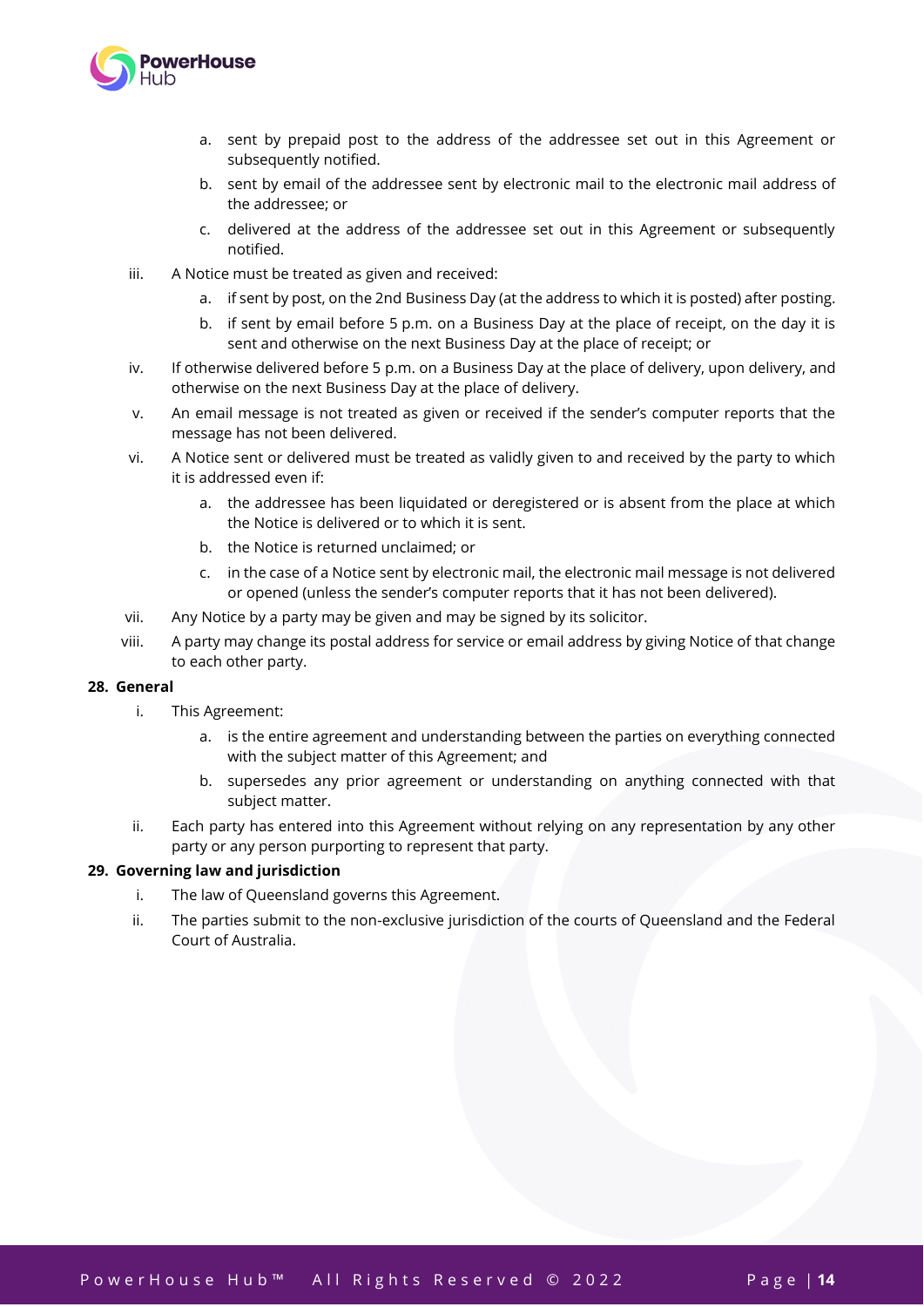

#### EXECUTED by **MEDIASPHERE HOLDINGS**

**PTY LTD** trading as PowerHouse Hub ) Platforms by its authorised representative )

Authorised Representative

Anthony Carrucan Managing Director | CEO

EXECUTED by **ADD company name** by its authorised representative (The Customer) )

)

Authorised Representative

Print Name of Authorised Representative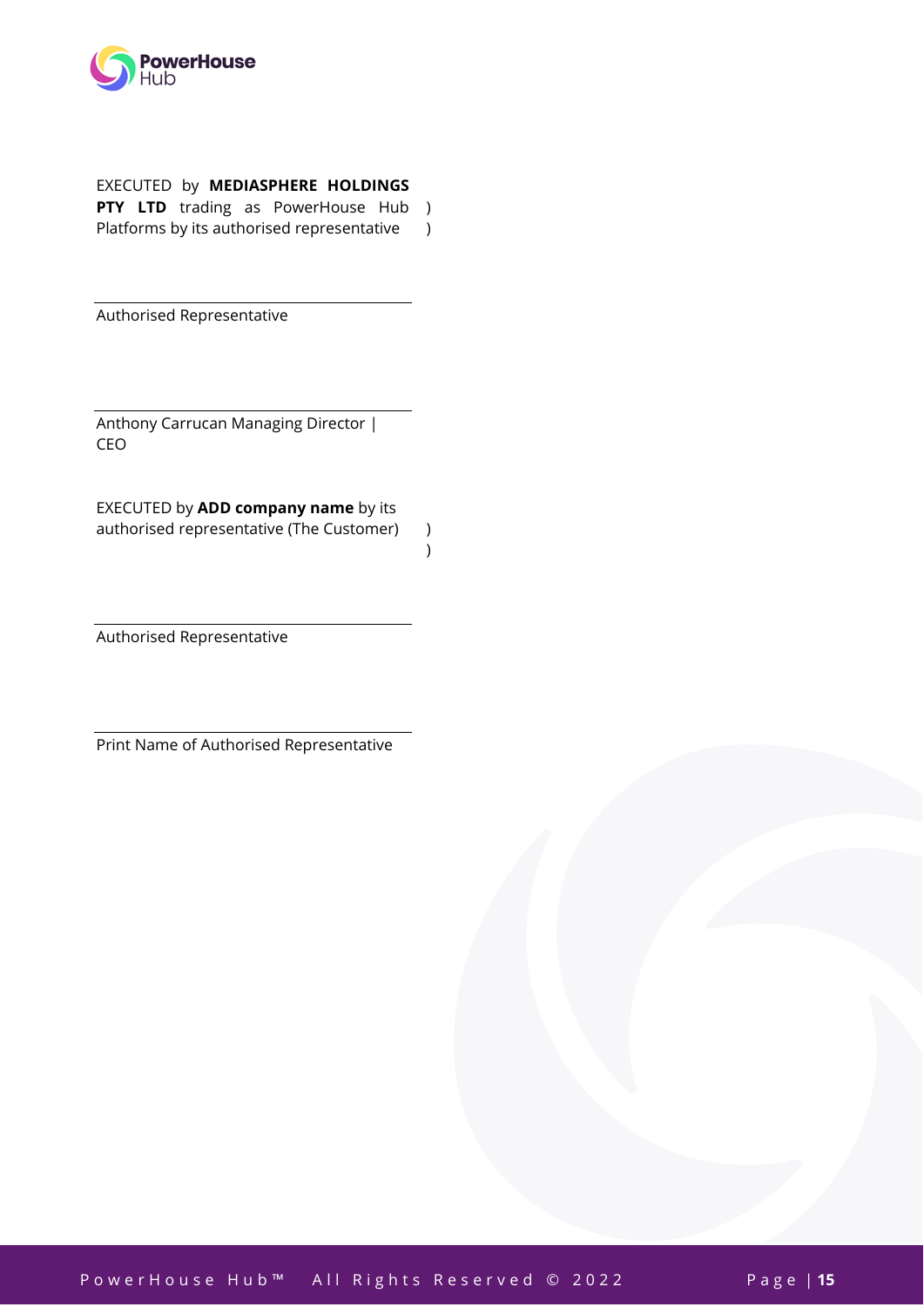

## Schedule 1 Roles and Responsibilities

Mediasphere provides recruitment technology, candidate profiling, digital workflows, workforce profiles and learning management solutions that in conjunction with the customer to enable the customer to implement workforce management solutions. Mediasphere provides the software for organisations to commercialise training IP and deliver workforce management portals designed to be fully responsive and accessible by all connected devices including iPads, iPhones, tablets and smartphones (the Service). The platform is delivered as an online cloud-based Software as a Service (SaaS), which reveals and responds to reliable metrics and data-driven insights to actively manage talent sourcing, recruitment, onboarding, upskilling and workforce development.

The PowerHouse Workforce Platform is an end-to-end Workforce Management Platform that will:

- Allow for the creation of private talent pools and the posting of jobs;
- Connect with a Talent Community with access to Public Talent Pools;
- Allow for the build of pre-screening, onboarding and general workflows;
- Allow build and publication of training courses;
- Allow for the group creation and branding;
- Assign multiple managers to each training group to track worker progress;
- Publish visual data and export reports on training metrics and job role skills and compliance;
- Present a training dashboard with a set of courses, events, documents, news items and activities;
- Provide a training record to track training for the worker and verified by a manager;
- Be completely mobile responsive for anytime anywhere learning;
- Be hosted on AWS and comply with security standards and provide for back-up and disaster recovery.

It is the role of the Customer to determine:

- 1. the aims of using the Service to:
	- i. more effectively develop and manage their workforce selection, training, upskilling and compliance.
	- ii. leverage ease of administration and reporting capabilities of the Service to streamline business processes including billing for the Service,
	- iii. facilitate inclusive functions and features to improve job role skilling and compliance while tracking insights into the workforce, and
	- iv. generate reports to enhance the Service, including the necessity to process personnel Personal Data with the intended effect on such personnel being to improve their performance and choices such that all Parties benefit through statistical information to make decisions.
- 2. that all the following personnel shall use the Service (users) to improve their compliance and upskilling:
	- i. Administrators in the HR department, that shall exclusively also have administration rights and access permissions to initiate all users and generate reports regarding their own and team members' performance,
	- ii. Managers from across the business, that shall also have access to User Dashboard and generate reports regarding their own and team members' performance, and
	- iii. Members of staff, including contractors, that shall also have the ability to generate reports regarding their own performance; and
- 3. that the following features and functions of the Service shall be utilised: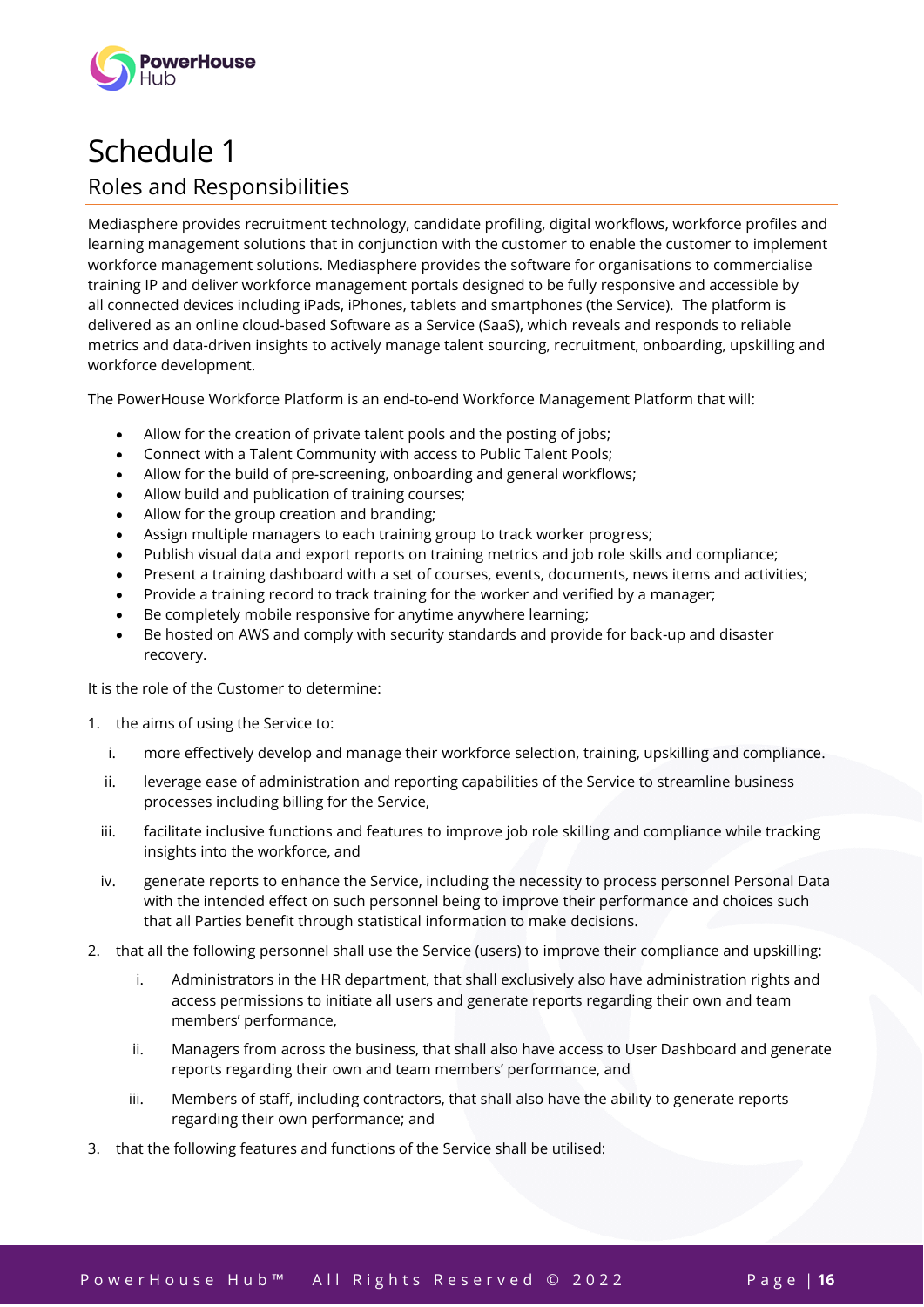

- i. administration administrators shall source the email addresses and contact details for all users to input on the platform via an API, webservice or manual upload to facilitate the configuration and use of, as well as rights and access permissions to, the Service by users,
- ii. report generation reports rely upon further inputs from users on the intuitive, easy-to-use platform, such inputs being systematically monitored and tracked using first and third party cookies and other similar technologies relating to the contact details, IP Addresses and responses of users, which may include special categories of Personal Data entered into free-text fields, utilising data analytics, artificial intelligence (AI) and machine learning techniques on an ongoing basis to identify, match, combine and analyse such available inputs as well as derived profiles from AI-curated content, targeted learning, virtual cyber assistance, personalised 'nudge' interventions, and practical assessments relating to the users to score their individual ratings regarding their current online performance and previous historic differentials against a set of performance criteria compiled in automatically generated reports to compare results individually and across all users that all scientifically address human engagement and development on a single system underpinned by psychology and behavioural science, which supports users at the right time, in the right way, and in a way much more likely to influence behaviours and attitudes, and that makes it easy to track impact, progress, areas for improvement, and return on investment, such risk metrics, measurements, indicators, insights and advanced reporting being used for the following purposes:
	- profiling of users to quantify and demonstrably enhance the Customer's job skill development vis-a-vis their levels of compliance and performance are adequately understood and improving, as determined by the Customer, the retention period being determined by the Agreement and whilst the Customer administrator has authorised their access to the Service,
	- anonymised statistical output for billing, as determined by both Parties, the retention period to generate such bills from available usage being 6 years in case of handling enquiries and complaints, and
	- platform usage regarding security, load balancing and other performance management, as well as Service development and innovation, as determined by Mediasphere, the retention period to generate such insight being 1 year,

and that such available inputs are in addition disclosed to and processed by other Parties, also joint controllers, within and outside the European Economic Area (EEA) subject to appropriate safeguards including adequacy, binding corporate rules, code of conduct, data protection seals, or standard contractual clauses.

It is the role of Mediasphere through the provision of the SaaS platform to determine:

- 1. the aim of the Service to:
	- i. more effectively source, pre-screen and provided weighted job match scores for candidates,
	- ii. more effectively manage the workforce profile of the Customer by facilitating the functions and features to improve the online upskilling and compliance of Customer personnel,
	- iii. leverage ease of administration and reporting capabilities of the Service to streamline business processes including billing for the Service, and
	- iv. monitor and optimise the platform performance and security, including generating reports to enhance the Service,

including the necessity to process personnel Personal Data with the intended effect on such personnel being to improve their performance and choices such that all Parties benefit through statistical information to make decisions.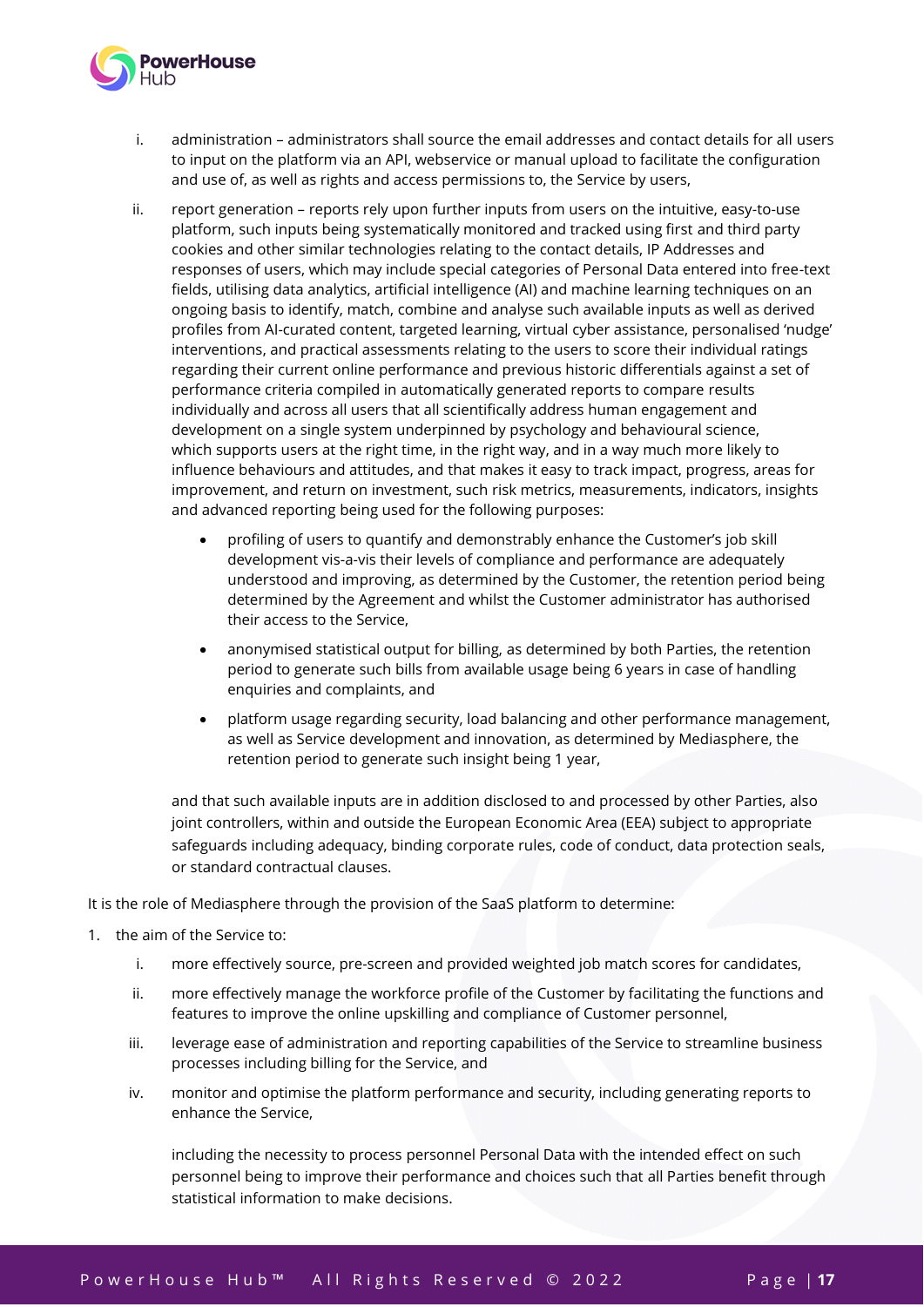

- 2. the means to most effectively provide rights and access permissions to the following:
	- i. Administrators in the HR department, that shall exclusively also have administration rights and access permissions to initiate all users and generate reports regarding their own and team members' performance,
	- ii. Managers from across the business, that shall also have access to the User dashboard and generate reports regarding their own and team members' performance, and
	- iii. Members of staff, including contractors, that shall also have the ability to generate reports regarding their own performance; and
- 3. the means to most effectively manage the processing of personnel Personal Data with regards to the following features and functions:
	- i. administration allowing administrators to input sourced email addresses and contact details for all users onto the platform via an API, webservice or manual upload to facilitate the configuration and use of, as well as rights and access permissions to, the Service by users,
	- ii. report generation to allow all users to generate reports relying upon further inputs from users on the intuitive, easy-to-use platform, such inputs being systematically monitored and tracked using first and third party cookies and other similar technologies relating to the contact details, IP Addresses and responses of users, which may include special categories of Personal Data entered into free-text fields, utilising data analytics, artificial intelligence (AI) and machine learning techniques on an ongoing basis to identify, match, combine and analyse such available inputs as well as derived profiles from job roles, position descriptions, AI-curated content, targeted learning, virtual cyber assistance, personalised 'nudge' interventions, and practical assessments, relating to the users to score their individual ratings regarding their current online performance and previous historic differentials, against a set of performance criteria, compiled in automatically generated reports, to compare results individually and across all users, that all address job role skills, compliance, engagement and development, on a single system, which supports users at the right time, in the right way, and in a way much more likely to influence behaviours, skills and attitudes, and that makes it easy to track impact, progress, areas for improvement, and return on investment, such risk metrics, measurements, indicators, insights and advanced reporting being used for the following purposes:
		- profiling of users to demonstrate that their online skills, compliance and performance are adequately understood and improving, as determined by the Customer, the retention period being determined by the Agreement and whilst the Customer administrator has authorised their access to the Service, such Personal Data being secured deleted or returned as determined by the Agreement,
		- anonymised statistical output for billing, as determined by both Parties, the retention period to generate such bills from available usage being 6 years in case of handling enquiries and complaints, such Personal Data being secured deleted or returned as determined by the Agreement, and
		- platform usage regarding security, load balancing and other performance management, as well as Service development and innovation, as determined by Mediasphere, the retention period to generate such insight being 1 year, such Personal Data being secured deleted or returned as determined by the Agreement, and that such available inputs are in addition disclosed to and processed by other Parties, also joint controllers, within and outside the European Economic Area (EEA) subject to appropriate safeguards including adequacy, binding corporate rules, code of conduct, data protection seals, or standard contractual clause.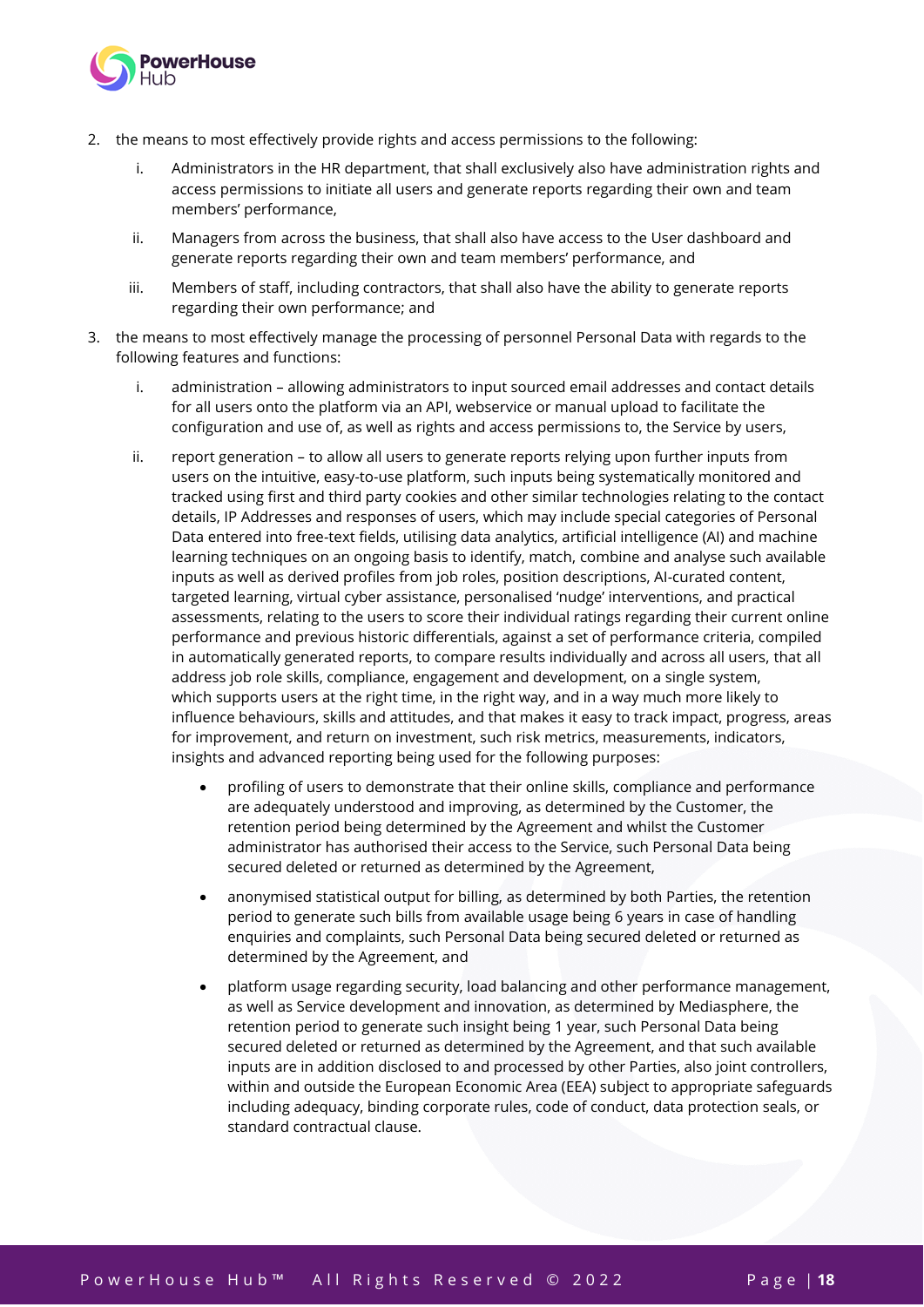

## Schedule 2 PowerHouse Hub Products: End of Life Policy

#### SCOPE

To ensure delivery of innovative and cost-effective products, PowerHouse Hub may periodically discontinue specific products or versions of products and hosted services. At PowerHouse Hub's sole discretion, such products or services may be discontinued regardless of the delivery method, including on-premises Software and Cloud Services.

This policy describes the intended communication and transition plans for discontinued products and versions and provides information required to plan for migration to replacement technologies. Any questions arising in the interpretation of this policy or the application of this policy shall be as determined by PowerHouse Hub in its sole discretion. Any conflict between this policy and the terms of support shall be controlled by the provisions of this policy. This policy is effective from the effective date set forth above.

#### **SOFTWARE**

#### Releases

- **Major (Main) Release**: Major releases encompass new products, major architecture changes, major user interface (UI) changes, significant new features or capabilities/functionality additions, new solutions, and substantial innovation.
- **Minor Release**: Minor releases include updates or enhancements/features to existing products, moderate administration or UI changes, and major bug fixes.
- **Update (Patch) Release**: Update releases incorporate minor bug fixes, security fixes, and service packs and Update releases should be incorporated into the next Minor Software release.
- The Software product version numbering scheme is defined as follows: (Major). (Minor). (Update). Example: 7.01.02 Where Major release is 7, Minor release is 1, Update release is 2.
- PowerHouse Hub will make commercially reasonable efforts to adhere to the following guidelines:
	- 1. The End-of-Life Period for a Major or Minor Software release, "N," starts when the N+2 release becomes Generally Available.
	- 2. The maximum total support life of a Software release is the lesser of: (a) three (3) years from the date it first became Generally Available or (b) one (1) year after the N+2 version becomes Generally Available.

#### PRODUCTS

- PowerHouse Hub will make commercially reasonable efforts to provide six (6) months' notice of an affected product's End of Sale Date and, after the effective End of Sale Date, provide Full-Service Software Support for a maximum of 1 year.
- PowerHouse Hub will not provide Full-Service Software Support past the specified End of Life date.

#### CLOUD SERVICES

• PowerHouse Hub will support only the current release.

#### EXTENSION OF SUPPORT TERMS - CUSTOM SOFTWARE SUPPORT

In rare instances, and at our sole discretion, PowerHouse Hub may offer extended support, beyond the typical support lifecycle. Custom Software Support may be available at an additional cost to customer but only if you have a current support subscription in effect on the End-of-Life Date.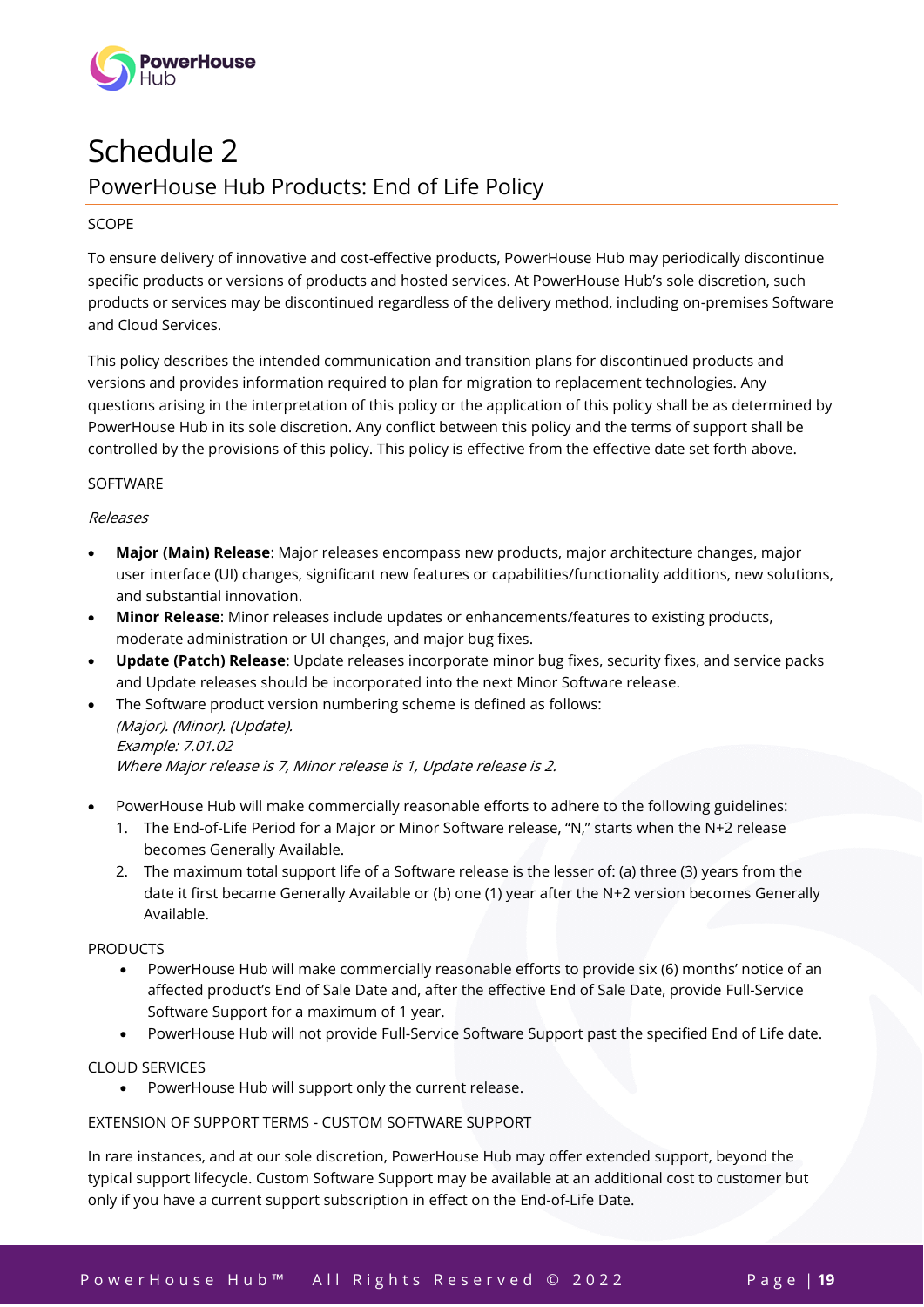

Custom Software Support will provide commercially reasonable workaround solutions under the following conditions:

- The technology remains supportable per PowerHouse Hub, including being free from unsupported dependencies on components provided by independent Software vendors (ISVs) that are outside PowerHouse Hub's control; and
- The platform it operates on is supported by our original equipment manufacturer (OEM) technology partner (where applicable); and
- Technical support for issue resolution will be provided on a commercially reasonable basis; and

Custom Software Support does not include:

- Product Enhancement Requests (PER)
- Hotfixes or Engineering-related support
- New Operating System support
- SLA commitments related to defects in the supported product.

#### DEFINITIONS

**Cloud Services** - means Software or platform services offered on servers that are owned or managed by PowerHouse Hub and provided to customer as specified in one or more grant letters, or as further defined by the relevant customer agreement. Access to the Cloud Services 4 Corporate Products End of Life Policy requires either an active support agreement or an active subscription, as required by the specific offering.

**Custom Software Support** - Is an individually negotiated Software support contract requiring a PowerHouse Hub-approved quote for product where the customer requests Support beyond the published End of Life Date.

**Defect Severity** – References to bug or defect severity reflect a qualitative appraisal of the problem's extent.

**End of Life (EOL) Period** - Refers to the timeframe beginning with the day PowerHouse Hub announces a product is no longer available for purchase from current PowerHouse Hub price books until the last date the product is formally supported by PowerHouse Hub. If Software version only, EOL Period refers to the timeframe beginning with the day PowerHouse Hub announces a Software version will no longer be available until it is no longer supported.

**End of Sale Date** – The date a product is no longer Generally Available for purchase.

**End of Life Date** – The last day that the product and/or Software version is supported per the terms of the standard Software and Hardware support offerings.

**Full-Service Software Support** - Means the same maintenance and technical support as you receive under your current support contract for products that are Generally Available. Security updates and maintenance will continue until the end of the Full-Service Software Support period. Full-Service Hardware Support - Full-Service Hardware Support includes hardware warranty, new Software/firmware versions, escalations, update releases, product updates, content updates, and available maintenance and technical support.

**Generally Available** – Product is generally available for Sale and Support on current PowerHouse Hub price books.

**Software** - means each PowerHouse Hub Software program in object-code format that is (a) licensed from PowerHouse Hub or its authorized partners, or (b) embedded in or pre-loaded on Hardware provided by PowerHouse Hub's hosting partners, in each case including updates and upgrades that customer installs during any applicable support period.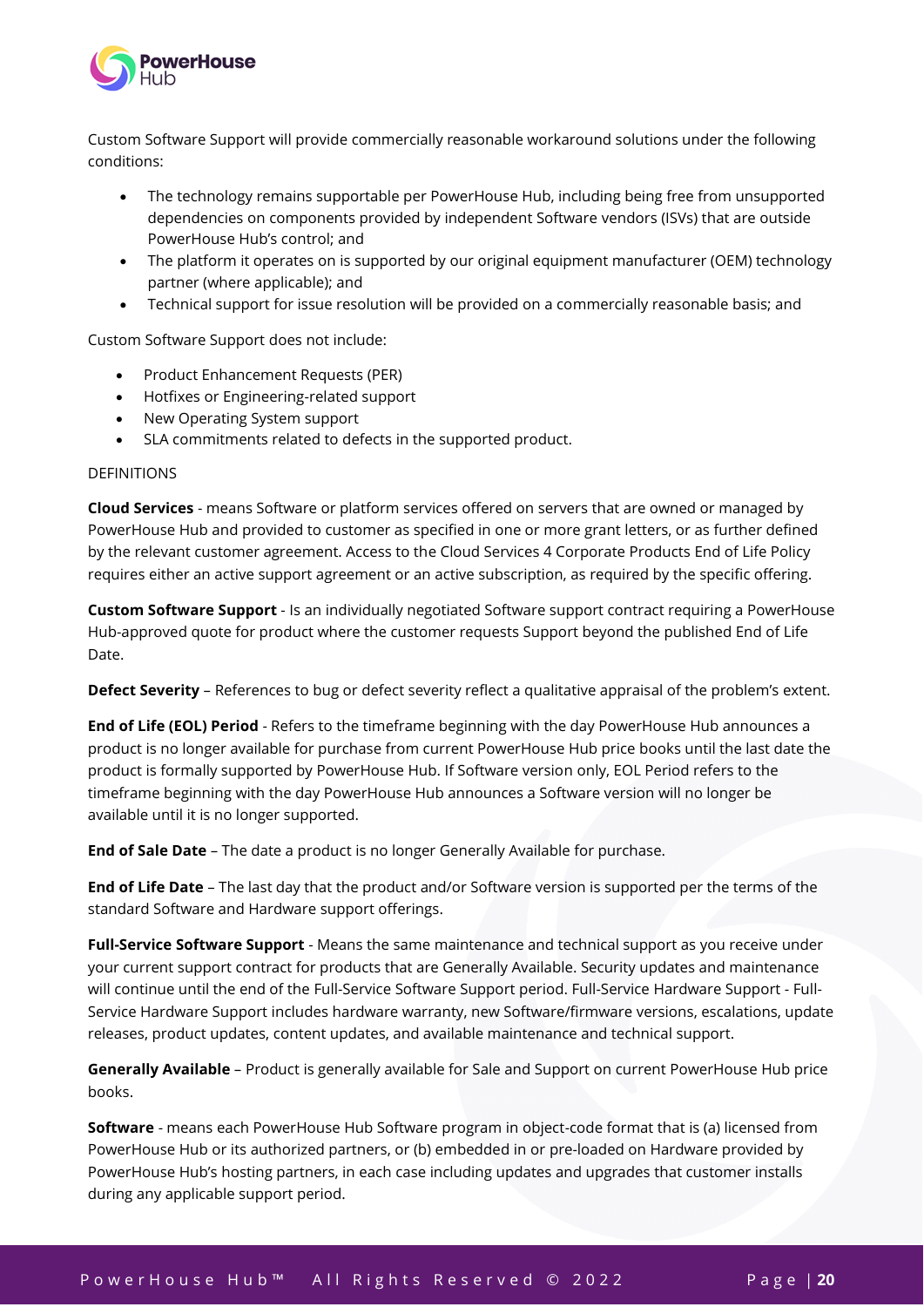

## Schedule 3

### The PowerHouse Hub Service Level Agreement (SLA)

#### **1. Support**

- i. **Application**: The service levels are provided in respect of the server used in the provision of the Services.
- ii. **Email Support**: Support consists of responding to queries logged by the Customer's administration users via an email submission.
- iii. **Extended Support**: The Customer may wish to license an extended support contract which provides access to phone support. This extended support will be included on the Works Agreement.
- iv. **Contact Details**: Email: [support@powerhousehub.com](mailto:support@powerhousehub.com)
- v. **Telephone and Support Requests:** The Customer may contact Mediasphere on a range of issues including:
	- a. Reboot request
	- b. Backup management and restore.
	- c. Operating system updates
	- d. Operating system troubleshooting
- vi. **Logging Support Call:** The customer will log all internet support issues to: [support@powerhousehub.com.](mailto:support@powerhousehub.com) After logging a support issue, the Customer will receive a support ticket number that will be used as a reference for the job.
- vii. **Uptime SLA.** Mediasphere shall use all reasonable commercial efforts, being no less than accepted industrial standards in this regard, to ensure that the PowerHouse Portal Service is available to you 99.9% of the time in any calendar month. If it is not, you may be eligible to receive the Service Credits described below:
	- a. **"Service Credit"** may be provided according to the following schedule:
		- i. **One-week Credit:** Includes **Seven (7)** days of Services added to the end of your billing cycle, at no charge to you, if the Monthly Uptime Percentage for any calendar month is between 99.9% and 97.0%.
		- ii. **Two-week Credit:** Includes **Fourteen (14)** days of Services added to the end of your billing cycle, at no charge to you, if the Monthly Uptime Percentage for any calendar month is between 97.0% and 95.0%.
		- iii. **One-month Credit:** Includes **Thirty (30)** days of Services added to the end of your billing cycle, at no charge to you, if the Monthly Uptime Percentage for any calendar month is less than 95.0%.
		- iv. **Right to terminate:** In the event the Monthly Uptime Percentage for any calendar month is less than 90.0%, you will have a right to terminate the PowerHouse Hub agreement with seven (7) days written notice to Mediasphere, or alternatively you can opt to procure the One-month Credit outlined above.
	- b. Scheduled or Planned server upgrades or server maintenance does not include:
		- i. Downtime caused by natural disasters flood, hurricane, earthquake and so on.
		- ii. Downtime caused by third-party digital software attacks on server.
		- iii. Downtime caused by physical attacks a server or data centres.
		- iv. Direct denial of service (DDoS) attacks or hacking attempts.
		- v. Downtime caused during user's DNS and/or IP address changes.
		- vi. Downtime during technical support upgrades.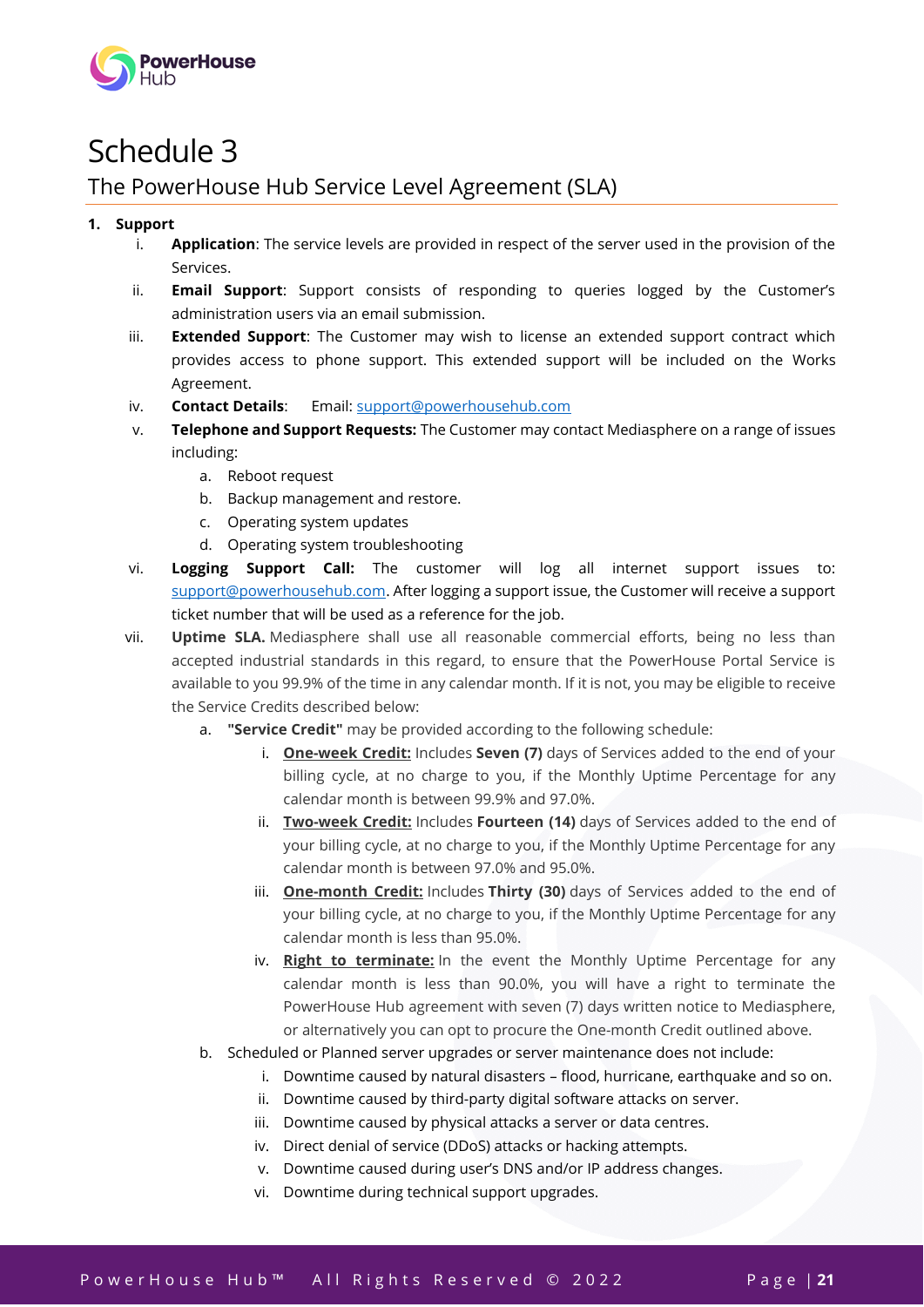

#### viii. **Mediasphere's Indicative Response and Resolution Times for Internet Support**

- ix. Depending on the nature and severity of the error, the majority of response and resolution times for priority 1 issues are typically responded within 2 hours and resolved within 8 hours (if the error occurs during Business Hours). In some cases, however, the response time may reflect the times shown below and in extreme situations exceed these times. Events beyond Mediasphere's control or impact such as Acts of God, data centre disasters (fire, flood), power supply issues, replacement hardware etc. may result in protracted response and resolution times. Mediasphere will keep all relevant stakeholders informed of the status and expected time for resolution. If any such delay continues for a period of more than 30 Business Days, and the issue has been caused by Mediasphere's software, the Customer may terminate the Agreement effective immediately.
- x. Response times relate directly to the urgency and impact of the issue. Urgency and impact factors will be used to calculate a priority level for all incidents.
- xi. The priority level will be determined by Powerhouse Hub upon reviewing the support ticket and referencing the description below.
- xii. Resolution times outlined in the below table does not include client review time.
- xiii. If further changes are required relating to the original issue the below resolution times will commence again from the requested date.

| <b>Priority Level</b> | <b>Description</b>                     |
|-----------------------|----------------------------------------|
| T                     | Affects all platform users             |
| $\overline{2}$        | Affects large number but not all users |
| 3                     | Affects several users                  |
| 4                     | Affects low number or single user      |

| Nature of<br>Defect/Fault | <b>First Reply in Business</b><br><b>Hours</b> | <b>Resolution / Mitigation ETA in Business</b><br><b>Hours</b> |
|---------------------------|------------------------------------------------|----------------------------------------------------------------|
| Priority 1                | 2 hours                                        | 8 hours or as soon as feasible or practical                    |
| Priority 2                | 4 hours                                        | 24 hours or as soon as feasible or practical                   |
| Priority 3                | 8 hours                                        | 48 hours or as soon as feasible or practical                   |
| Priority 4                | 10 hours                                       | To be negotiated with the customer<br>depending on the fault.  |

xiv. Hardware and network errors include monitoring, response and resolution 7 days per week, 24 hours per day by the server service provider. Software errors include monitoring, response and resolution. Cloud infrastructure issues are the responsibility of the Service Provider. (Cloud infrastructure can be categorised as hardware, network and software that are in the Cloud Layer. Cloud infrastructure is covered by the Cloud Provider service level agreements (SLA). AWS SLA: <https://aws.amazon.com/legal/service-level-agreements/> The layer above the Cloud Layer which consists of server instances, Firewalls, IP Addresses, and server software, application software is the responsibility of Powerhouse Hub) and covered by this service level agreement.